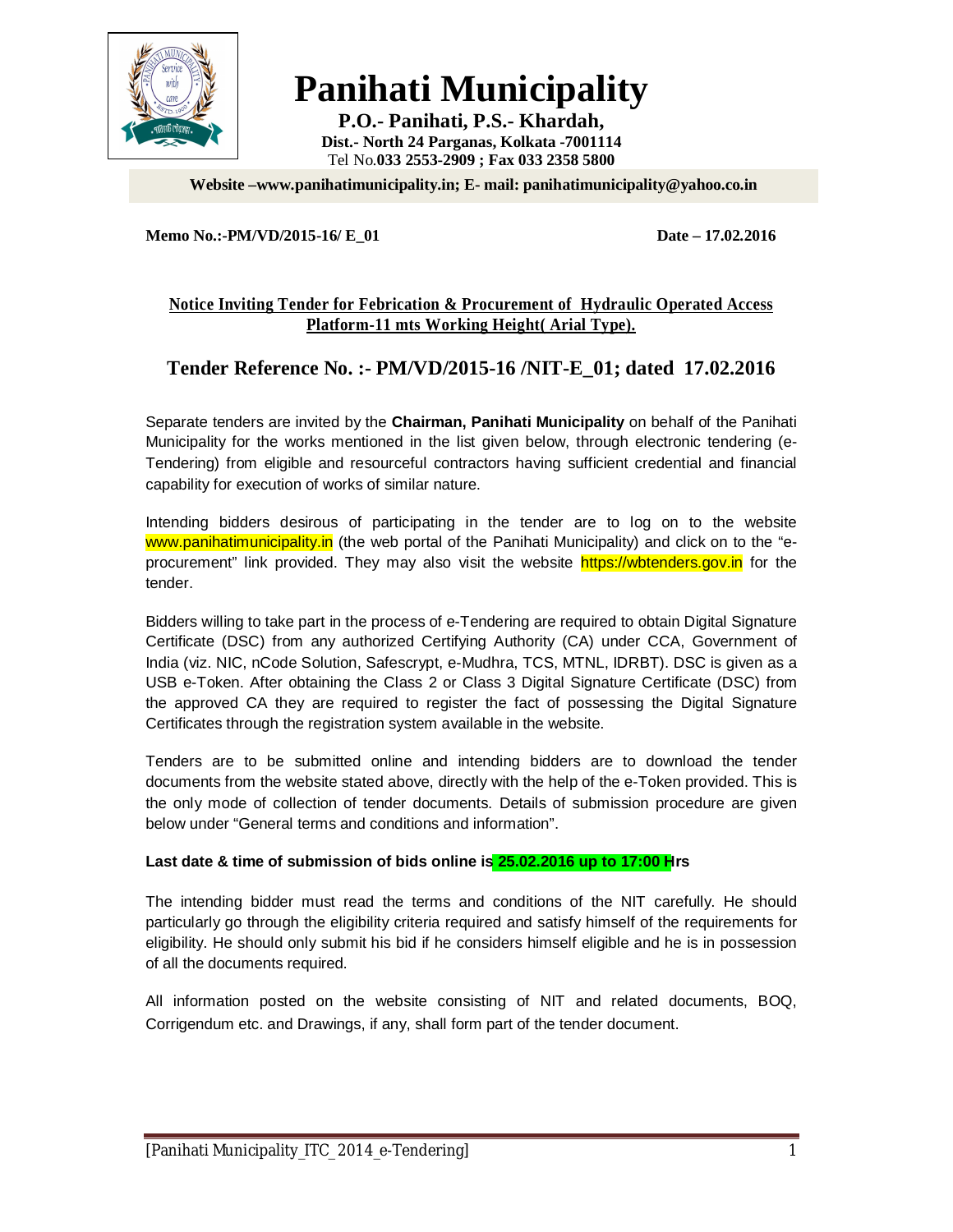#### i) **Name of the Job**:

**a) Hydraulic operated Access Platform-11 mtr working height; Working Angle- 360° full Swing; Platform/Bucket Loading Capacity- 250 Kg with full shock proof and max. heat resistance capacity; Max Working Out reach- 4.00 Mtr; Cylinder-Branded; Hydraulic pump- Branded; Valve & Hose – branded; Stabilizer-Hydraulic Type In back end; Power Out put- Through PTO; To be Mounted over TATA 407 Vehicle ( Provided By Municipality)**

**Accessories and other specific characters should be mentioned with brand name in the form including Warranty and service module. Minimum One year Warranty. Provide Structural Drawing & Diagram for information.**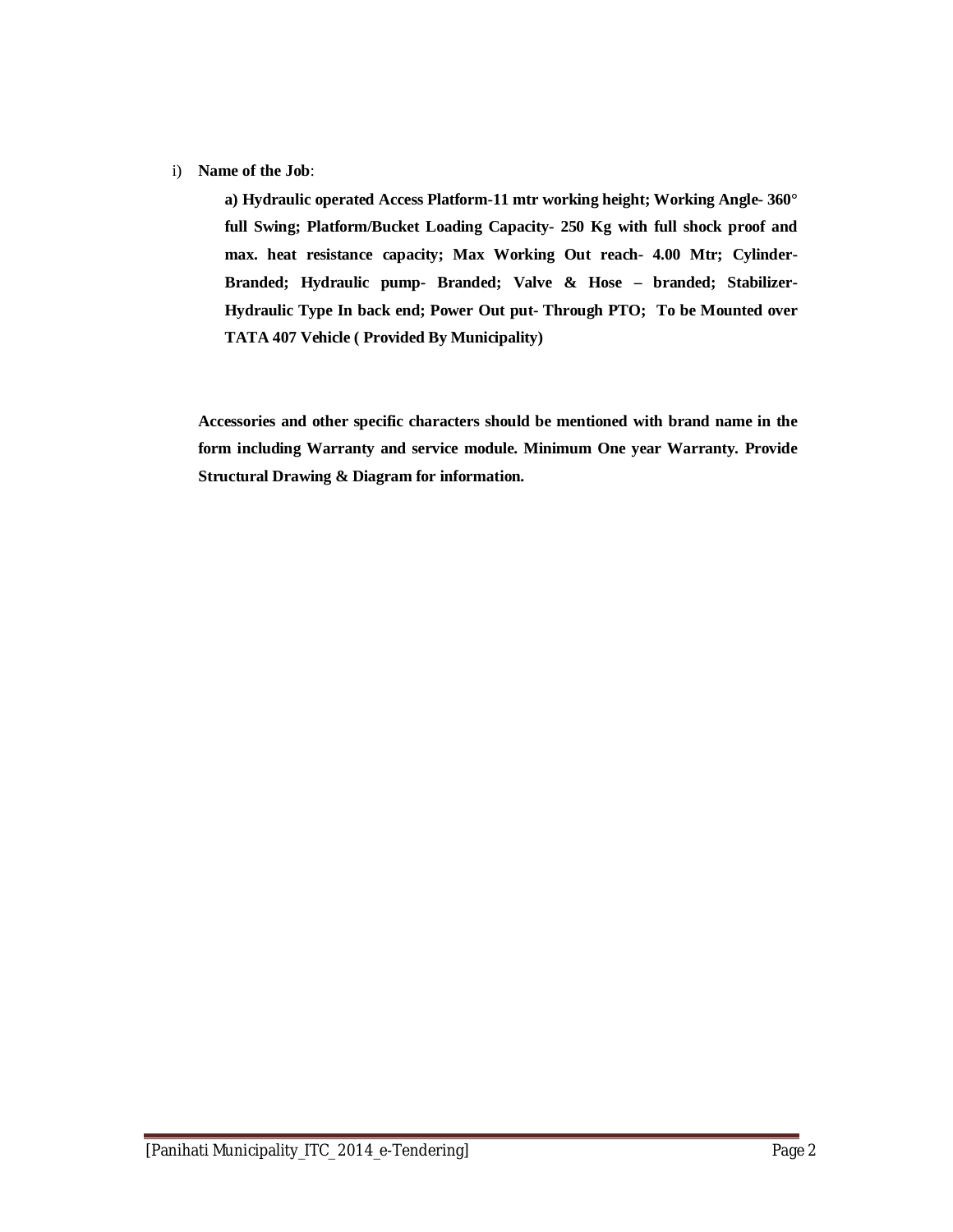## **LIST OF WORKS**

#### **N.I.T No. PM/VD/2015-16/NIT-E\_01 date – 17.02.16 Sl no Name of Work EMD and Tender Fee Payable to Amount put to Tender (`) Earnest Money Deposit (`) Cost of Tender Paper (`) Time allowed for completion Source of fund 1 2 3 4 5 6 7 8 Hydraulic Operated Access Platform( Arial Type)- 11 Mtr. Working Height Chairman, Panihati Municipality 7,50,000.00 2% 5000/- 60 days Others**

*\*\*\*\* Prior permission to be taken from the concerned Authority to deposit the Cost of Tender at Panihati Muncipality.*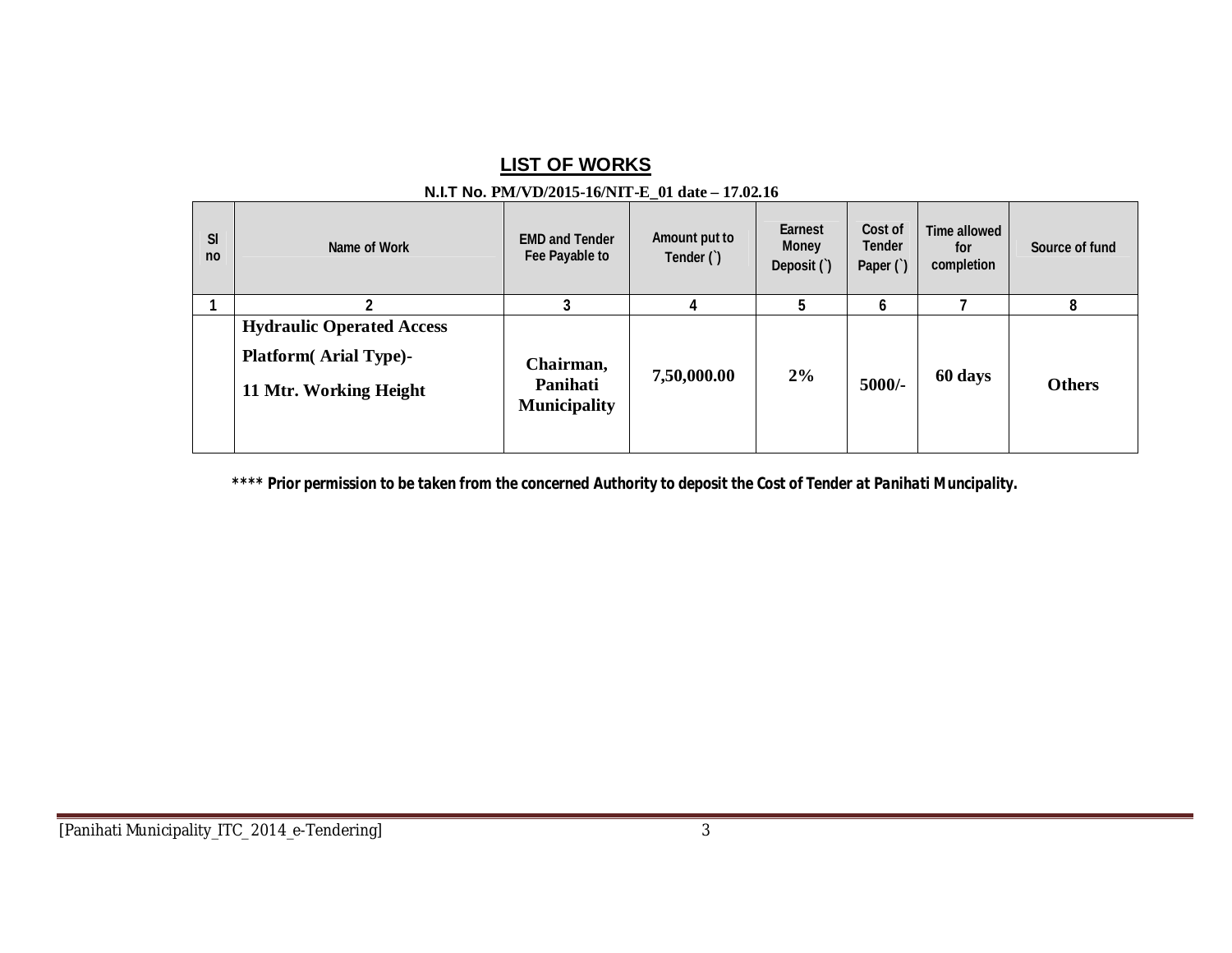### **3. Date and Time Schedule:**

| <b>Sl. No.</b> | <b>Particulars</b>                                                                  | Date and Time           |
|----------------|-------------------------------------------------------------------------------------|-------------------------|
| A.             | Uploading of Tender (Online Publishing Date)                                        | 18.02.2016 at 12 hrs    |
| В.             | Documents download / start date (Online)                                            | 18.02.2016 at 13 Hrs    |
| $\mathbf{C}$ . | Starting date for on-line Bid submission                                            | 18.02.2016 at 13 Hrs    |
| D.             | Closing date for on-line Bid Submission                                             | 25.02.2016 at 17.00 Hrs |
| Е.             | Technical Bid opening                                                               | 26.01.2016 at 14.00 Hrs |
| F.             | Financial Bid opening                                                               | To be notified later    |
| G.             | Uploading list of successful bidder/s                                               | To be Notified Later on |
| Н.             | Last date of submission Physical documents (Hardcopy and<br>Pay order Demand Draft) | 25.01.2016 at 13.00 Hrs |

**4. Earnest Money**: Earnest money of **2%** only to be paid in the form of **Demand Draft/ Banker's Cheque drawn in favour** of **"Chairman, Panihati Municipality"** payable at "**Panihati**". The Earnest money is refundable to the unsuccessful bidders.EMD exempted for SSI units.

### **Notice for invitation of TENDER contains the following:**

**Section 1: Terms and Conditions Section 2:** Guideline of e-Tender **Section 3:** Selection Criteria **Section 4:** Annexure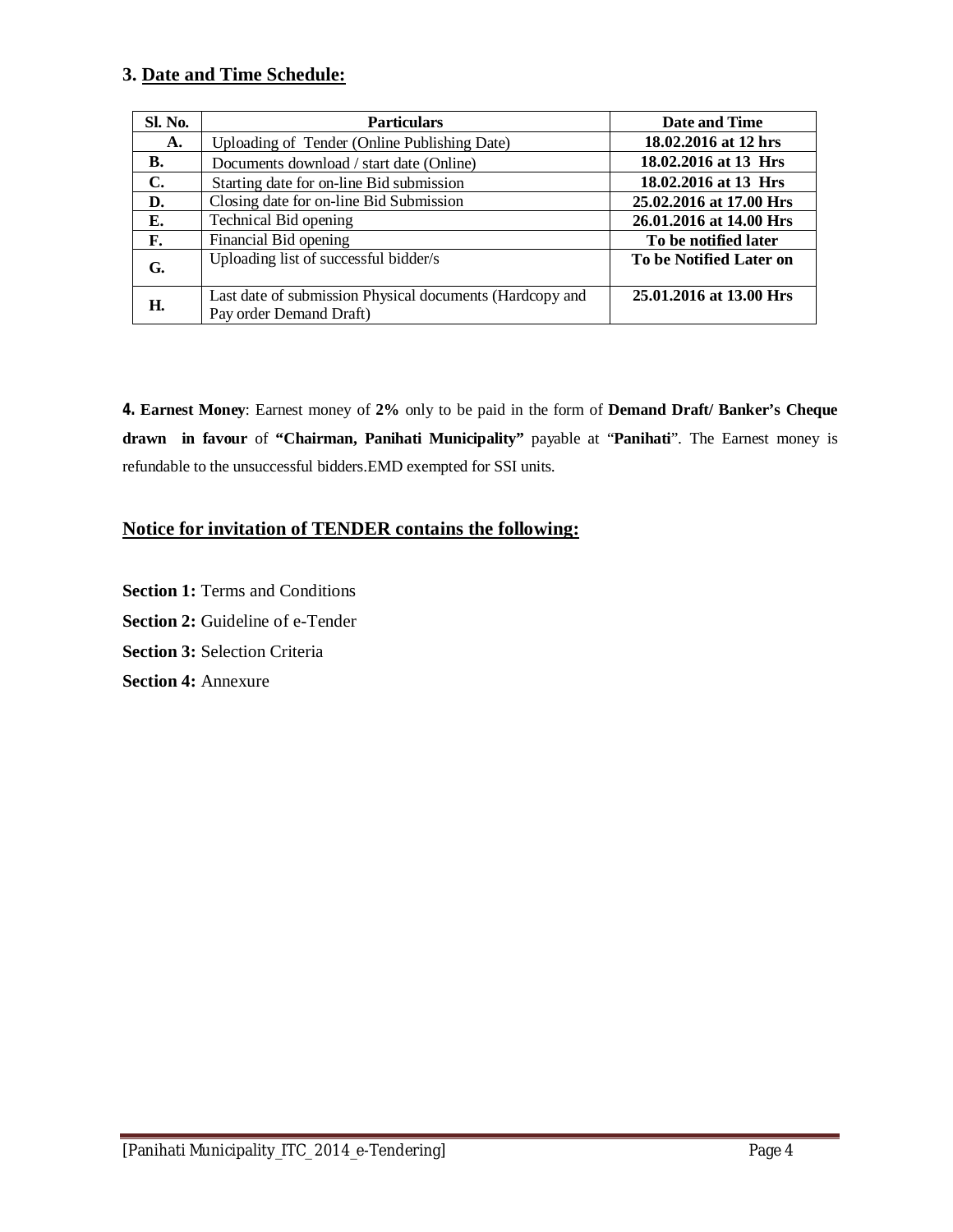### **Section 1: Prequalification Criteria**

**Bidder must meet the following Technical criteria & Additional Criteria:**

**Bidder should at least 5 Years Experience in the similar field of work.** 

### 5. **Eligibility criteria for participation in the tender.**

- ii) The sprosepective bidders shall have in their full time engagement experienced technical
- Valid upto date clearance of Income Tax return / Professional Tax Clearance Certificate / P.T.
	- a. (Deposit Challan) / Pan Card / VAT Registration Certificate/ Voter ID Card for self identification to be accompanied with the Technical documents [Non statutory Documents ] Income Tax Acknowledgement Receipt for latest assessment year to be submitted. [Non statutory Documents]
- Declaration regarding Structure and Organization duly digitally signed by the applicant to be submitted along with application.
- **Joint venture will not be allowed to participate in the above NIT.**
- A prospective bidder participating in a single job either individually or as partner of a firm shall not be allowed to participate in the same job in any other form.
- Where there is a discrepancy between the unit rate & the line item total resulting from multiplying the unit rate by the quantity, the unit rate quoted shall govern.
- Prevailing safety norms has to be followed so that LTI (Loss of time due to injury) is zero.
- 6. Agencies shall have to arrange land for erection of Plant & Machineries, storing of materials, labour shed, laboratory etc. at their own cost and responsibility**.** All materials should be as per IS specification and procured by the agency. Steel should be used of the following brand tata, elegent, shyam , Bhushan etc.
- 7. **Constructional Labour Welfare Cess** @ 1(one) % of cost of construction will be deducted from every Bill of the selected agency.
- 8. In connection with the work, **Arbitration** will not be allowed.
- **9. Bids shall remain valid** for a period not less than 120 (One hundred twenty) days after the dead line date for Financial Bid submission. Bid valid for a shorter period shall be rejected by the **Chairman, Panihati Municipality** as non-responsive.
- **10. The work is of URGENT in nature and agency entrusted for it shall have to complete the work within stipulated time without any failure.**
- **14. All the agencies shall have to fill up their mobile number and email address otherwise the tenders may be treated as informal. Municipal Tender form shall be downloaded and filled up and thereafter the scanned copy shall be uploaded along with the tender.**

**14. A) The bidders participated in the Tender, who fail to submit the EMD offline within the date and time as stipulate in Tender may be Barred for participating any NIT for 1**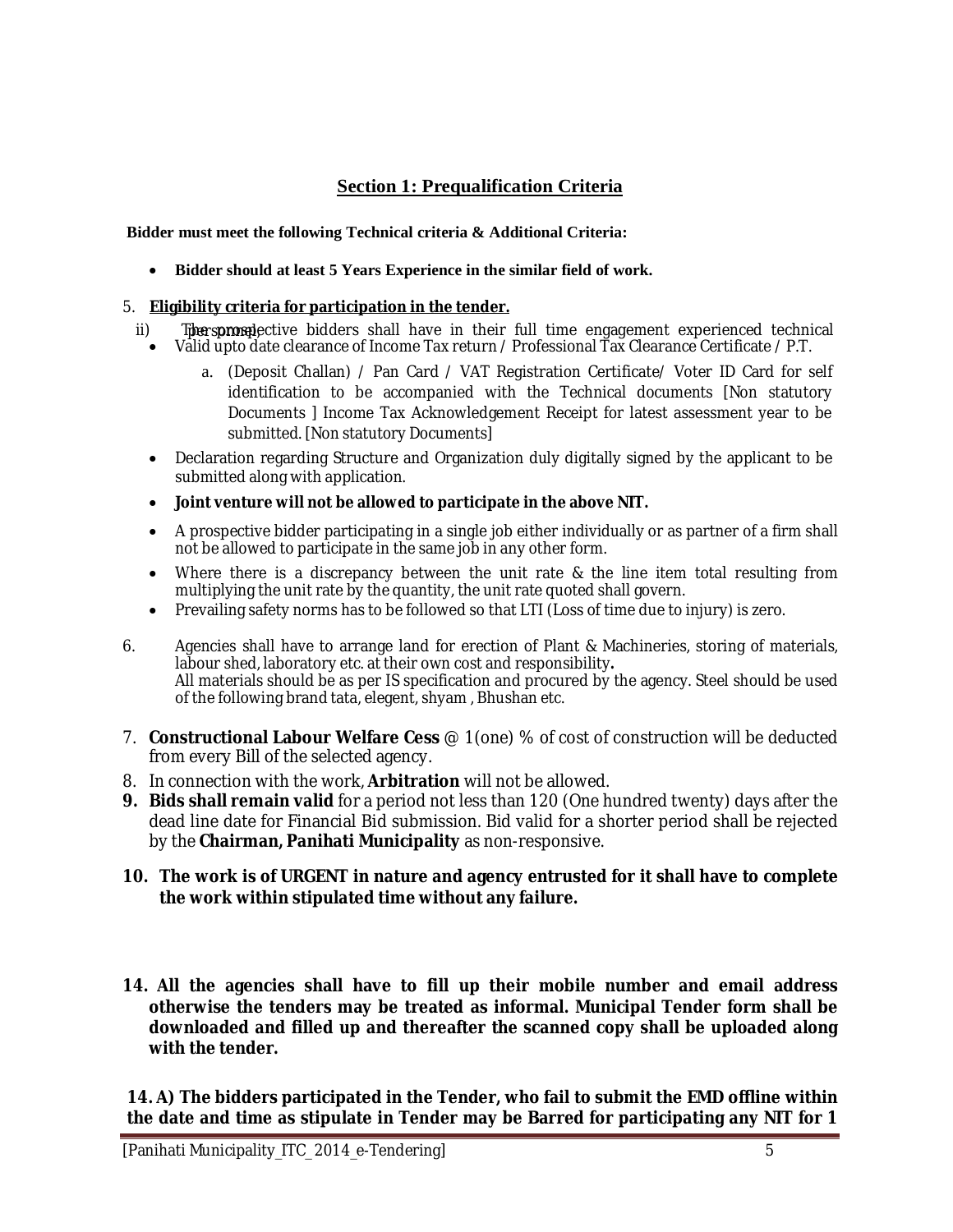**(One) year from the date of said NIT.**

**15. The tender for the works invited in this NIT are urgent and shall be completed during stipulated time as per NIT.**

**LOCATION OF CRITICAL EVENT**



15.B.. The Agency will be liable to maintain the work at working portion at the appropriate service level to the satisfaction of the Engineer/Motor Vehicle In-charge or any other responsible authority at his own cost for a period as per prevailing Govt. rule from the date of completion of the work. If any defect/damage is found during the period as mentioned above contractor shall make the same good at his own cost expense to the specification at par with instant project work. Failure to do so, penal action against the Agency will be imposed by the Department as deem fit. The Agency will have to quote his rate considering the above aspect.

### **15.C. In case of Re-Tender, no bid security /EMD is required for the bidders who responded to the first tender provided did not get back the EMD deposited with the first bid.**

### **No interest would be paid on the Security Deposit.**

- 16. All Bidders are requested to present in the Office of the Panihati Municipality during opening the financial bid **Chairman, Panihati Municipality** may call **Open Bid/Seal Bid** after opening of the said bid to obtain the suitable rate further, if it is required. No objections in this respect will be entertained raised by any Bidder who will present during opening of bid, or from any Bidder who will absent at the time of opening of Financial Bid. No informal tenderer will be entertained in the Bid further.
- **17. Earnest Money: T**he amount of **Earnest Money @ 2% (two percent**) of the estimated amount put to tender will be submitted in the shape of Bank Draft/Pay Order/Bankers Cheque of any nationalized bank drawn in favour of the **Chairman, Panihati Municipality** against the work. This clause is also applicable for all categories of applicants except those are **exempted as per Government Order no. 1110F, dated 10/02/2006 of Special Secretary Finance Department, Govt. of West Bengal.**
- 18. The intending Bidders shall clearly understand that whatever may be the outcome of the present invitation of Bids, no cost of Bidding shall be reimbursable by the Department. The **Chairman, Panihati Municipality** reserves the right to reject any application for purchasing Bid Documents and to accept or reject any offer without assigning any reason whatsoever and is not liable for any cost that might have incurred by any Tenderer at the stage of Bidding.
- 19. **Refund of EMD:** The Earnest Money of all the unsuccessful Tenderers deposited in favour of the concerned Chairman, along with the Tenders will be refunded by the said Chairman / **Executive Officer, Panihati Municipality** on receipt of application from Tenderers.
- 20. **Prospective applicants are advised to note carefully the minimum qualification criteria as mentioned in 'Instructions to Bidders' before tendering the bids.**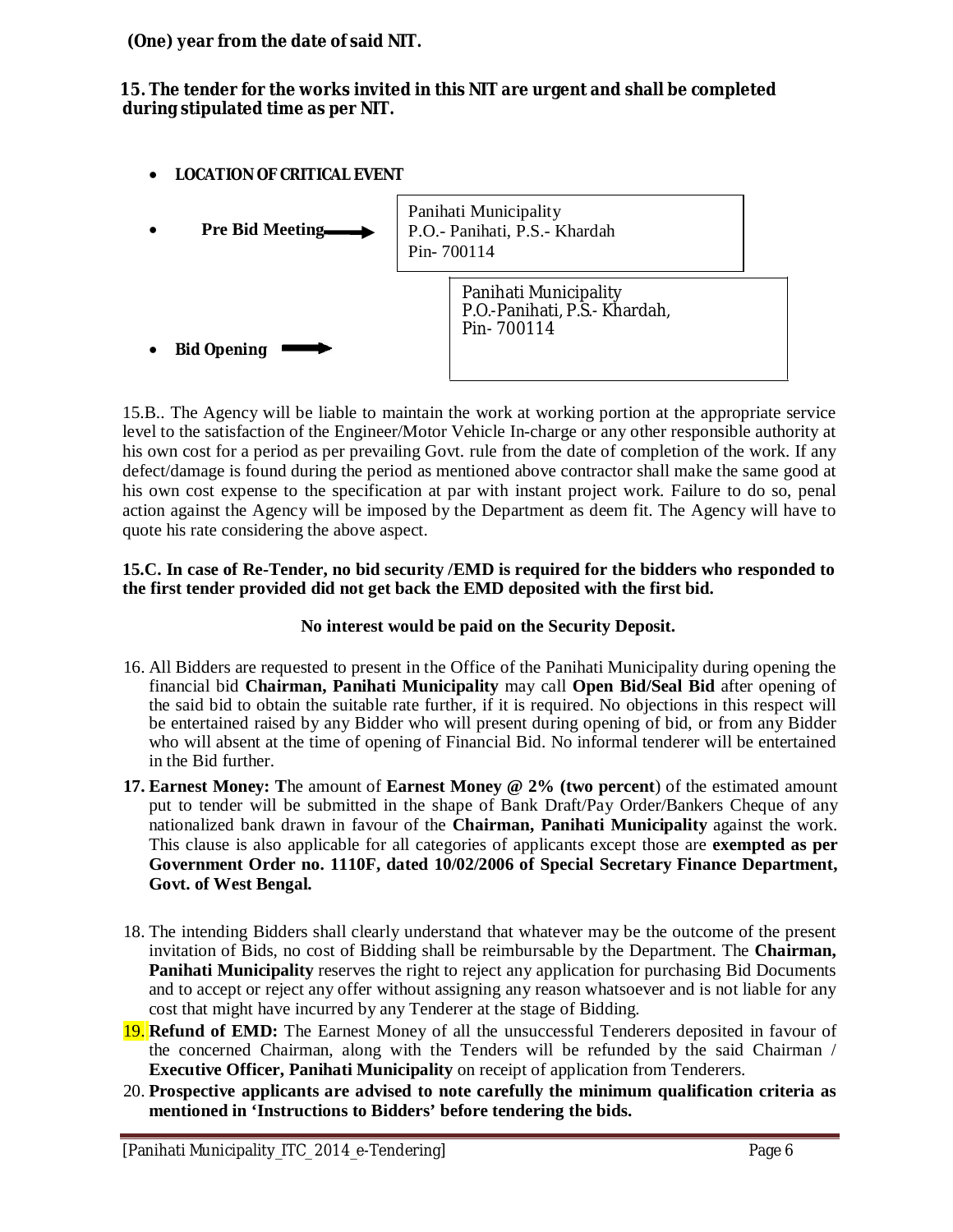#### 21. **Conditional/ Incomplete tender will not be accepted.**

- 22. The intending tenderers are required to quote the rate *on line.*
- 27. During the scrutiny, if it come to the notice to tender inviting authority that the credential or any other paper found incorrect/ manufactured/ fabricated, that bidder would not allowed to participate in the tender and that application will be out rightly rejected without any prejudice. The Municipal Authority reserves the right to cancel the N.I.T. due to unavoidable circumstances and no claim in this respect will be entertained.
- **28. In case if there be any objection regarding prequalifying the Agency that should be lodged to the Chairman / Executive Officer, Panihati Municipality within 1 days from the date of publication of list of qualified agencies and beyond that time schedule no objection will be entertained by the Chairman / Executive Officer, Panihati Municipality** Before issuance of the **WORK ORDER**, the tender inviting authority may verify the credential and other documents of the lowest tenderer if necessary. After verification if it is found that the documents submitted by the lowest tenderer is either manufactured or false in that case work order will not be issued in favour of the said Tenderer under any circumstances.
- 29. **Submission of cost of tender and tender documents-**The intending tenderers shall not have to pay the cost of tender and tender documents for the purpose of participating in e-tendering. Vide memo. No-199-CRC/2M-10/2012. Dated-21.12.2012. (and subsequent memo no-9701-F(Y), Dated-30/11/2012. Of the Finance (Audit Branch) department) of Secretary to the Govt. of W.B.
- 30. If any discrepancy arises between two similar clauses on different notification, the clause as stated in later notification will supersede former one in following sequence.

i) NIT

- ii) Special terms & conditions.
- iii) Technical Bid.
- iv) Financial Bid

### 31. **Qualification criteria.**

The tender inviting  $&$  Accepting Authority will determine the eligibility of each bidder, the bidders shall have to meet all the minimum regarding.

- a) *Financial Capacity.*
- *b) Technical Capability comprising of personnel & equipment capability.*
- c) *Experience/Credential*
- d) The eligibility of a bidder will be ascertained on the basis of the digitally signed documents in support of the minimum criteria as mentioned in a, b, c above. If any document submitted by a bidder is either manufacture or false, in such cases the eligibility of the bidder/ tenderer will be out rightly rejected at any stage without any prejudice.

**Executive Officer Chairman<br>
Panihati Municipality Letter Chairman**<br>
Panihati Munici

**Panihati Municipality Panihati Municipality**

### SECTION A

#### **INSTRUCTION TO BIDDERS** SECTION – A

#### 1. *General guidance for e-Tendering*

Instructions/ Guidelines for tenders for electronic submission of the tenders online have been annexed for assisting the contractors to participate in e-Tendering.

I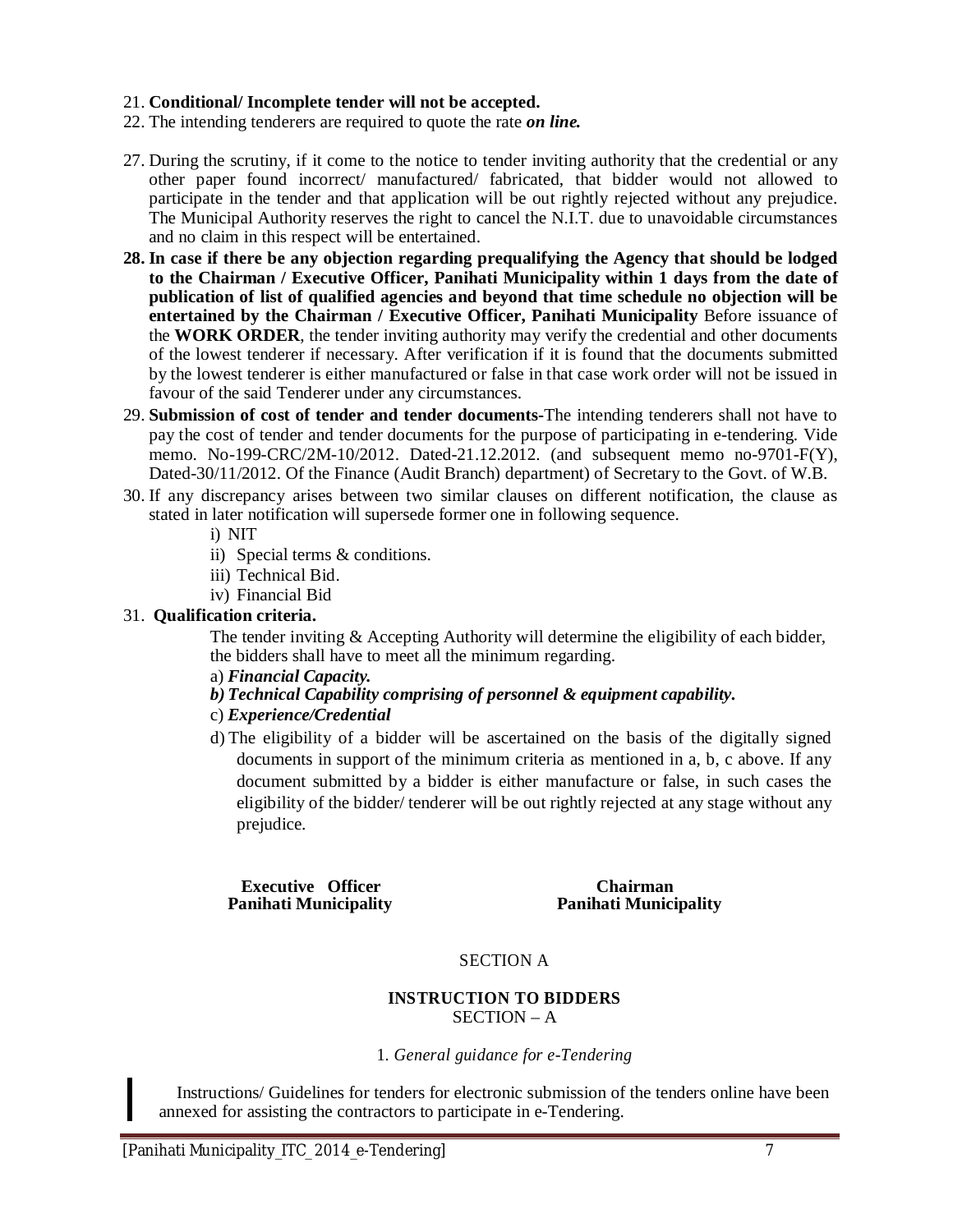### 1. Registration of Contractor

Any contractor willing to take part in the process of e-Tendering will have to be enrolled  $\&$ registered with the Government e-Procurement system; through logging on to https://etender.wb.nic.in (the web portal of public works department) the contractor is to click on the link for e-Tendering site as given on the web portal.

2. Digital Signature certificate (DSC)

Each contractor is required to obtain a class-II or Class-III Digital Signature Certificate (DSC) for submission of tenders, from the approved service provider of the National Information's Centre (NIC) on payment of requisite amount details are available at the Web Site stated in Clause-2 of Guideline to Bidder DSC is given as a USB e- Token.

3. The contractor can search & download NIT & Tender Documents electronically from computer

once he logs on to the website mentioned in Clause 2 using the Digital Signature Certificate. This is

the only mode of collection of Tender Documents.

4. Participation in more than one work

A prospective bidder shall be allowed to participate in the job either in the capacity of individual or as a partner of a firm. If found to have applied severally in a single job all his applications will be rejected for that job.

A prospective bidder (including his participation in partnership) shall be allowed to participate in single road /building work as mentioned in the list of schemes.

5. Submission of Tenders.

General process of submission, Tenders are to be submitted through online to the website stated in Cl. 2 in two folders at a time for each work, one in Technical Proposal & the other is Financial Proposal before the prescribed date &time using the Digital Signature Certificate (DSC) the

documents are to be uploaded virus scanned copy duly Digitally Signed. The documents will get encrypted (transformed into non readable formats).

A. Technical proposal

The Technical proposal should contain scanned copies of the following in two covers (folders).

**A-1.** Statutory Cover/ Technical file Containing

- i. Prequalification Application (Sec-B, Form I).
- ii. Demand Draft/ Bankers Cheque towards cost of tender documents as prescribed in the NIT, against each serial of work in favour of **Chairman, Panihati Municipality** concerned with the work
- iii. Demand Draft/ bankers Cheque towards earnest money (EMD) as prescribed in the NIT against each of the serial of work in favour of the **Chairman, Panihati Municipality.**
- iv. Special Terms, condition & specification of works.

### **Financial Proposal (in cover folder)**

**A-2 .** The rate will be quoted in the BOQ. Quoted rate will be encrypted in the B.O.Q. under Financial Bid.

### **B. Non statutory / Technical Documents**

i. Professional Tax (PT) deposit receipt challan for the financial year  $2012$ - $2013 \& 13$ -14, Pan Card, IT, Saral for the Assessment year 2012-2013 & 13-14, VAT Registration Certificate.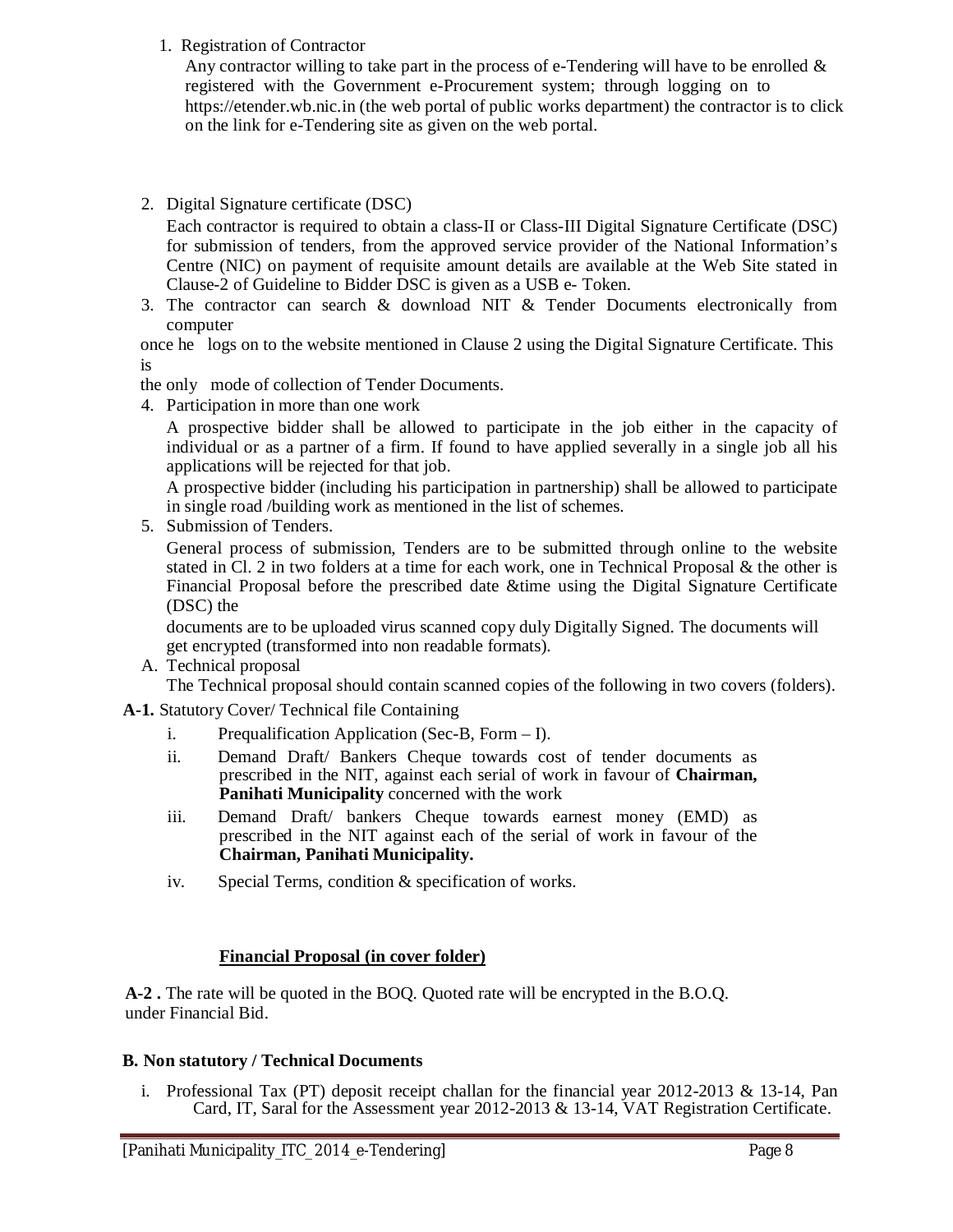- ii. Registration Certificate under Company Act. (if any).
- iii. Registered Deed of partnership Firm/ Article of Association & Memorandum.
- iv. Power of Attorney (For Partnership Firm/ Private Limited Company, if any).
- v. Credential for completion of at least one similar nature of work under the authority of State/ Central Govt. statutory bodies under State/Central Govt. constituted under the statute of the State/ State Govt. having a magnitude of 40(Forty) percent of the Estimated amount put to tender during the last 5(five) years prior to the date of issue of this NIT is to be furnished.(Ref. Cl. No. 4(i) of this NIT(Section – B, Form – V). Scanned copy of Original Credential Certificate as stated in 5(i) of NIT.

**Note:-** Failure of submission of any of the above mentioned documents (as stated in A1, A2  $\&$  B) will render the tender liable to summarily rejected for both statutory  $\&$  non statutory cover.

#### **THE ABOVE STATED NON-STATUTORY/TECHNICAL DOCUMENTS SHOULD BE ARRANGE IN THE FOLLOWING MANNER**

Click the check boxes beside the necessary documents in the My Document list and then click the tab " Submit Non Statutory Documents' to send the selected documents to Non-Statutory folder. Next Click the tab " Click to Encrypt and upload" and then click the "Technical" Folder to upload the Technical Documents.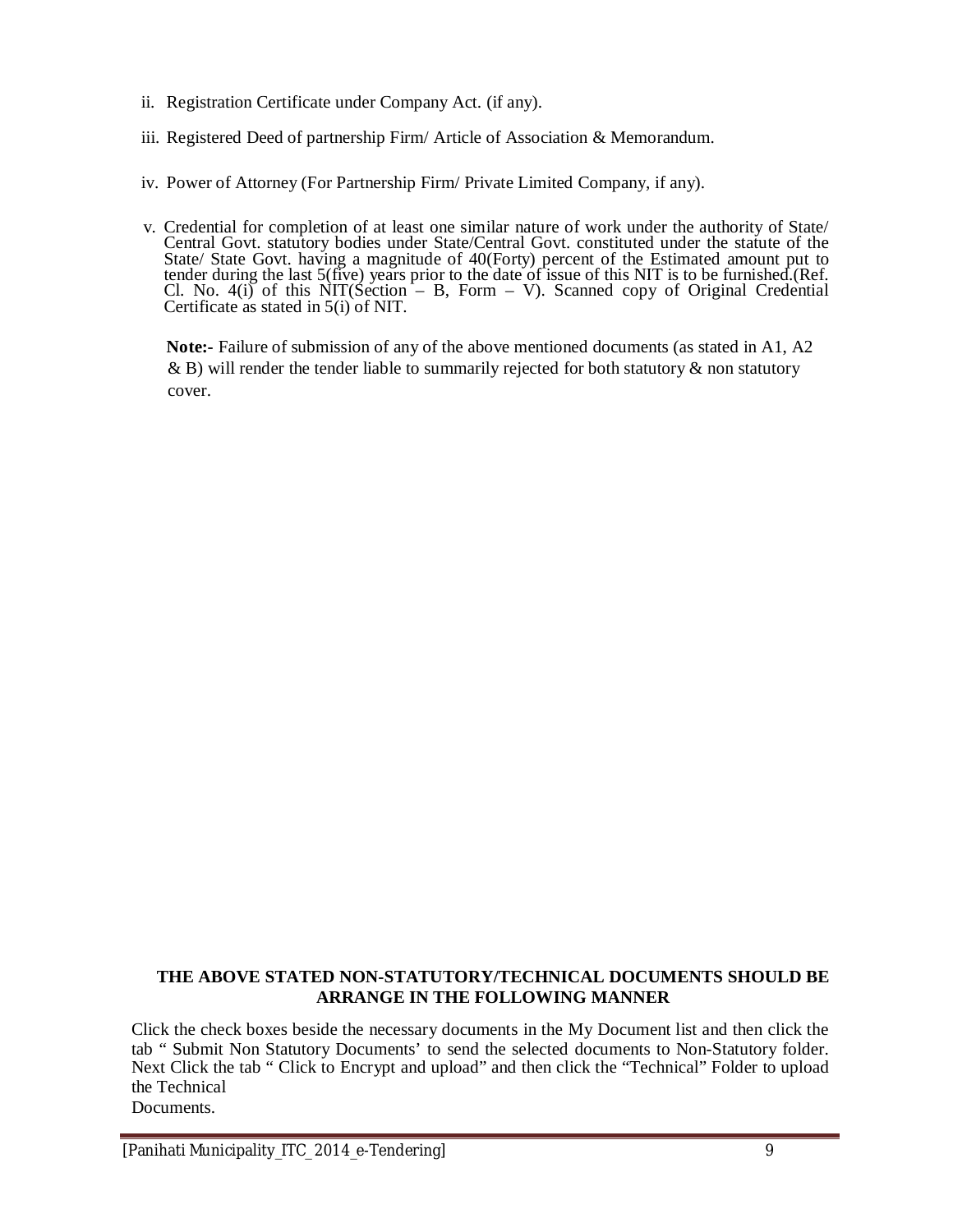| SI.<br>No.      | Category<br><b>Name</b> | <b>Sub Category</b><br><b>Description</b> | <b>Details</b>                                                                                                                                                                                                                                          |
|-----------------|-------------------------|-------------------------------------------|---------------------------------------------------------------------------------------------------------------------------------------------------------------------------------------------------------------------------------------------------------|
| A.              | Certificates            | <b>CERTIFICATES</b>                       | 1. VAT Registration certificate.<br>2. PAN<br>3. P. Tax (Challan) (2012-13 & 13-14)<br>4. Latest IT Receipt                                                                                                                                             |
| <b>B.</b>       | <b>Company Details</b>  | Company Details $-I$                      | 1. Proprietorship Firm (Trade License).<br>2. Partnership Firm (Partnership Deed, Trade<br>License)<br>3. LTD Company (Incorporation certificate,<br>Trade License)<br>4. Society (Society Registration copy, Trade<br>License)<br>5. Power of attorney |
| $\mathcal{C}$ . | Credential              | Credential 1                              | Similar nature of work done & completion<br>1.<br>certificate which is applicable for eligibility in<br>this tender.                                                                                                                                    |

### **i. Opening & evaluation of tender:-**

If any contractor is exempted from payment of EMD, copy of relevant Government order needs to be furnished.

- ii. Opening of Technical proposal: Technical proposals will be opened by the **Chairman / Executive Officer, Panihati Municipality** and his authorized representative electronically from the web site stated using their Digital Signature Certificate.
- iii. Intending tenderers may remain present if they so desire.
- iv. Cover (folder) statutory documents (vide Cl. No.  $5.A-1$ ) should be open first  $\&$  if found in order,

cover (Folder) for non statutory documents (vide Cl. No.  $-5$ . B) will be opened. If there is any deficiency in the statutory documents the tender will summarily be rejected.

- v. Decrypted (transformed in to readable formats) documents of the non statutory cover will be downloaded & handed over to the **Chairman / Executive Officer, Panihati Municipality**
- vi. Uploading of summary list of technically qualified tenderers.
- vii. Pursuant to scrutiny & decision of **Chairman, Panihati Municipality** the summary list of eligible tenders & the serial number of work for which their proposal will be considered will be uploaded in the web portals.
- viii. While evaluation the **Chairman/ Executive Officer, Panihati Municipality** may summon of the tenders & seek clarification / information or additional documents or original hard copy of any of the documents already submitted & if these are not produced within the stipulated time frame, their proposals will be liable for rejection.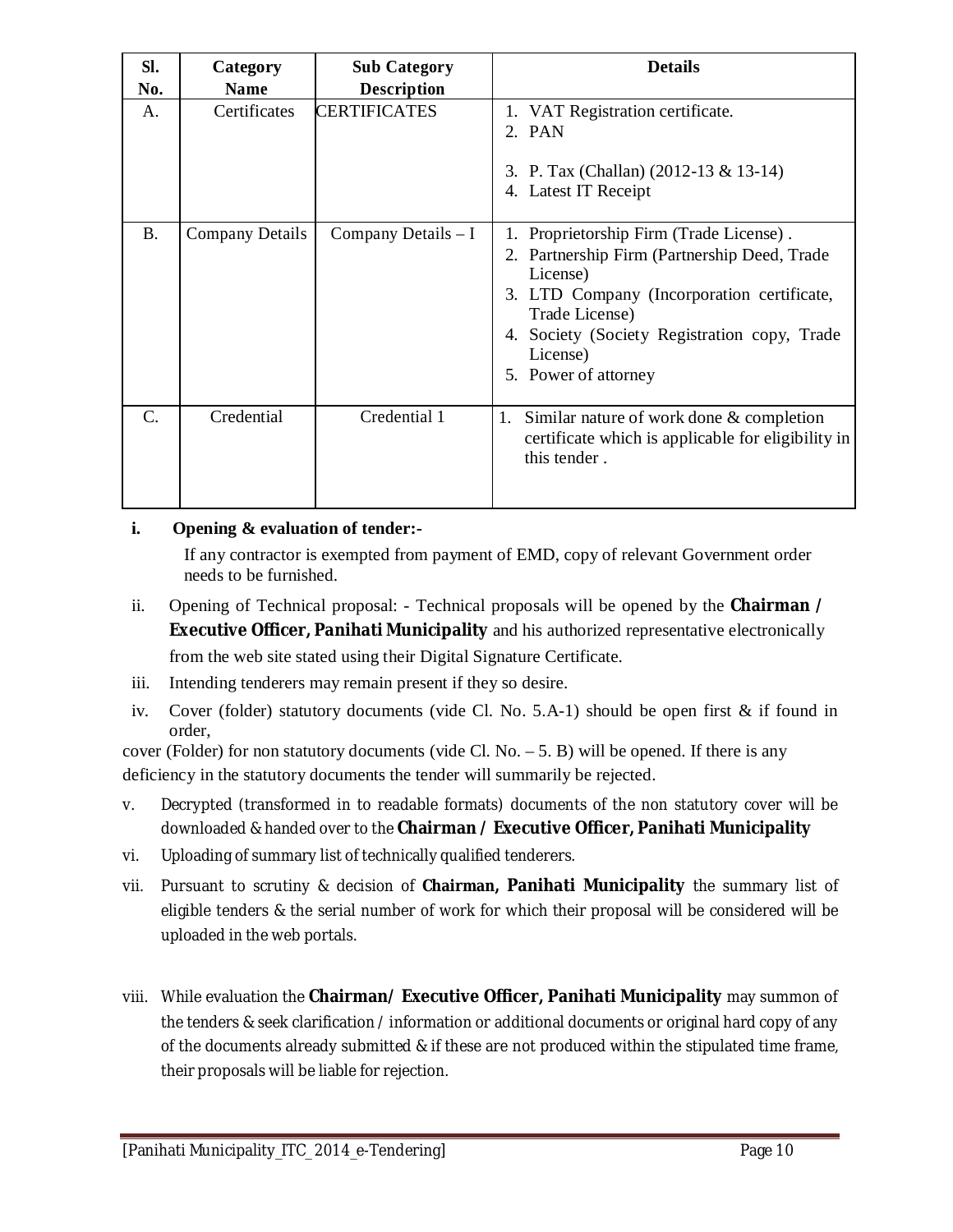### **A.2. Financial proposal**

- i) The financial proposal should contain the following documents in one cover (folder) i.e. Bill of quantities(BOQ) the contractor is to quote the rate online through computer in the space marked for quoting rate in the BOQ.
- ii) Only downloaded copies of the above documents are to be uploaded virus scanned & Digitally Signed by the contractor/ agency.
- 6. Penalty for suppression / distortion of facts

If any tenderer fails to produce the original hard copies of the documents (especially Completion Certificates and audited balance sheets), or any other documents on demand of **Chairman, Panihati Municipality** within a specified time frame or if any deviation is detected in the hard copies from the uploaded soft copies or if there is any suppression, the tenderer will be suspended from participating in the tenders on e-Tender platform. In addition, his user ID will be deactivated and Earnest Money Deposit will stand forfeited. Besides, the Panihati Municipal Authority may take appropriate legal action against such defaulting tenderer.

The Employer reserves the right to accept or reject any Bid and to cancel the Bidding processes and reject all Bids at any time the prior to the award of Contract without thereby incurring any liability to the affected Bidder or Bidders or any obligation to inform the affected Bidder or Bidders of the ground for Employer's action.

7. AWARD OF CONTRACT

The Bidder whose Bid has been accepted will be notified by the Tender Inviting & Accepting Authority through acceptance letter.

The notification of award will constitute the formation of the Contract.

> **Chairman, Panihati Municipality**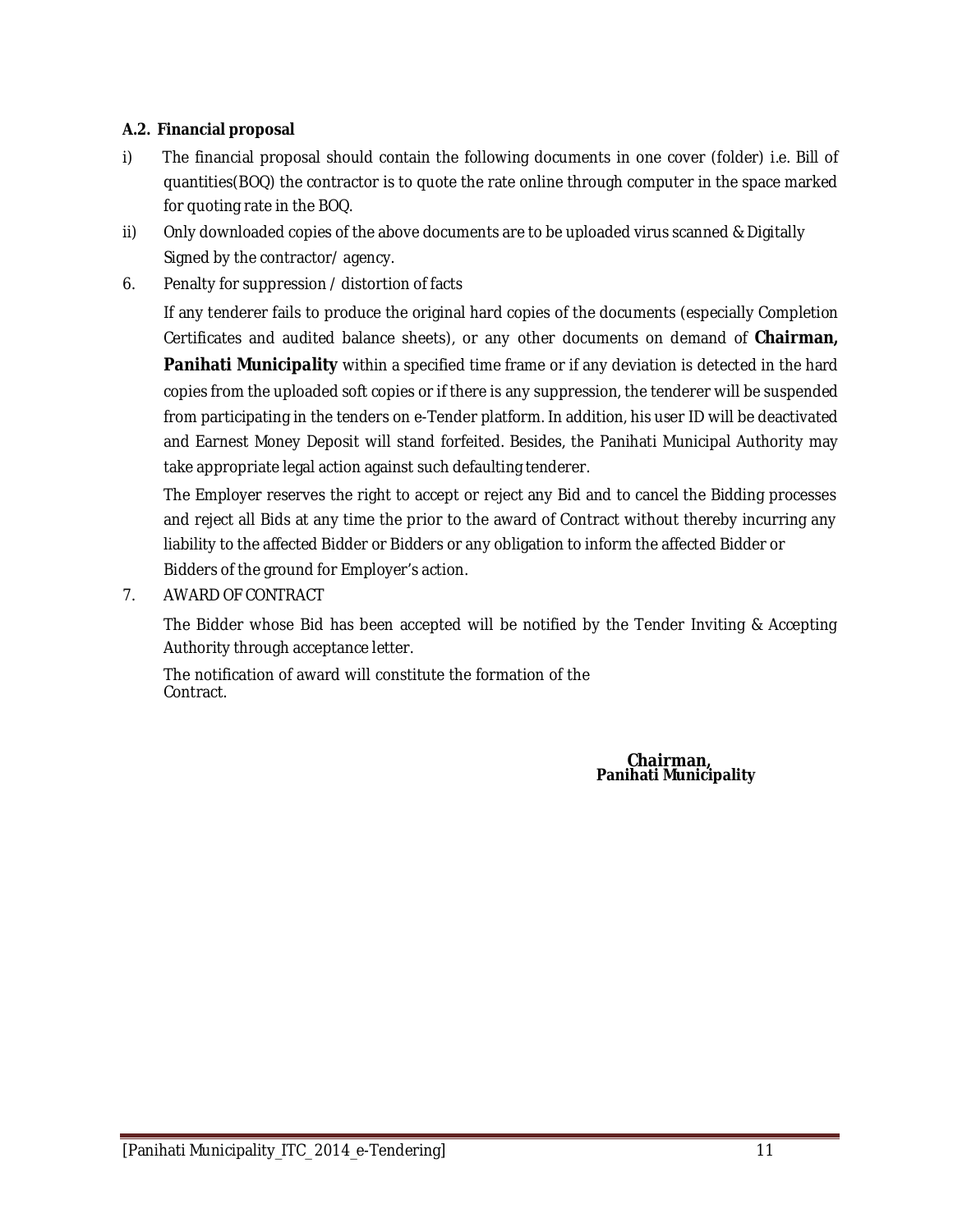#### SECTION – B FORM-III

**All the agencies shall have to fill up their mobile number and email address otherwise the tenders may be treated as informal. This form shall be downloaded and filled up and thereafter the scanned copy shall be uploaded along with the tender.**

STRUCTURE AND ORGANISATION

| А. | 1. Name of Applicant (Firm)        |  |
|----|------------------------------------|--|
|    | Office Address                     |  |
|    | Telephone No.<br>Mobile No.        |  |
|    | Fax No.                            |  |
| А  | 2. Office Address                  |  |
|    | I) Telephone No.                   |  |
|    | Mobile No.<br>Fax No.              |  |
|    | II) E-mail id (Mandatory)          |  |
|    |                                    |  |
|    | A. 3. Name and address of Bankers. |  |

A. 4. Attach an organization chart showing : Structure of the company with names of Key personnel and technical staff with Bio-data.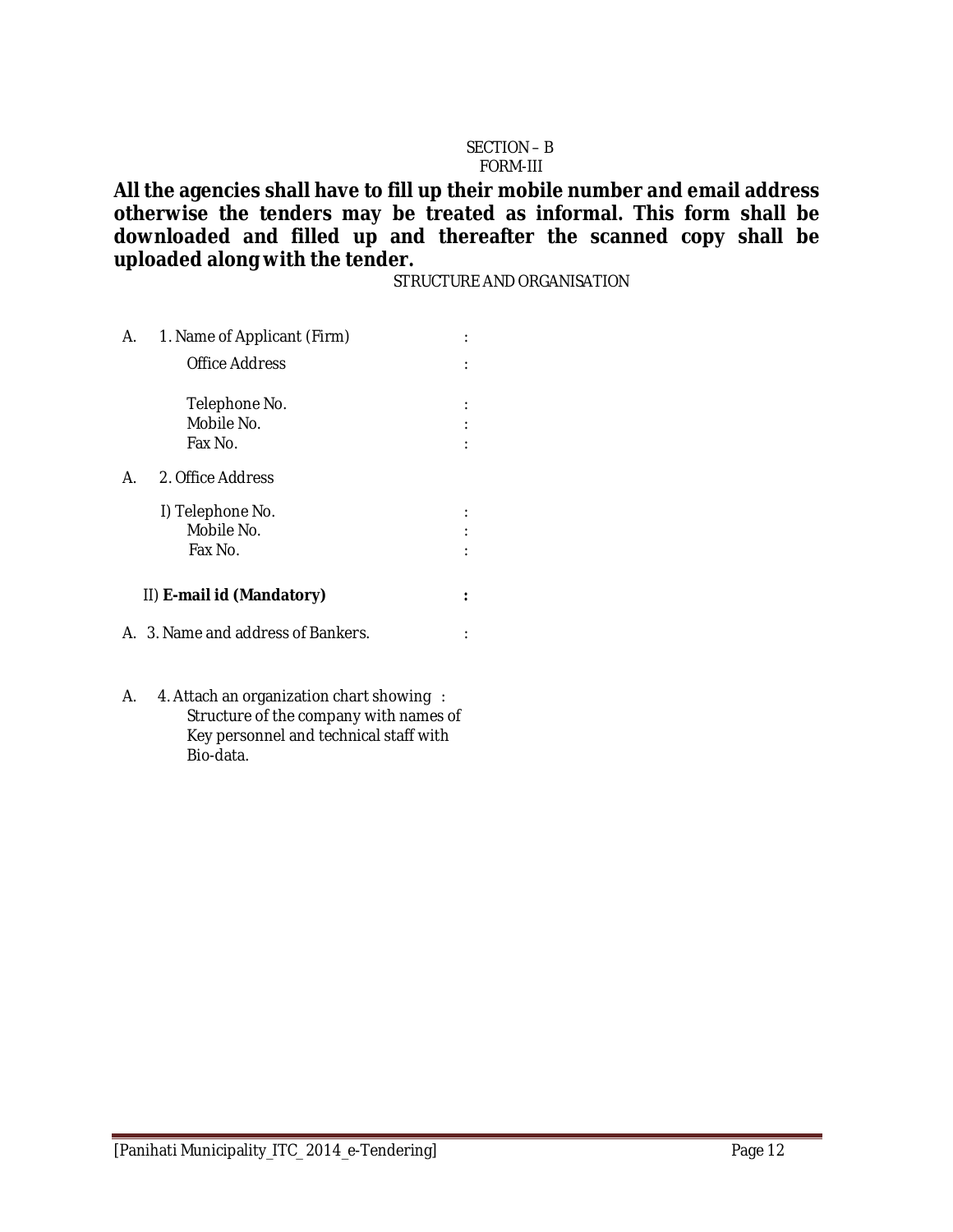#### SECTION-B

#### FORM-V

#### EXPERIENCE PROFILE

#### **LIST OF WORKS COMPLETED WHICH ARE SIMILAR IN NATURE AND EXECUTED DURING THE LAST FIVE YEARS IN ANY GOVT. DEPARTMENT / GOVT. UNDERTAKING / STATUTORY BODY UP TO A VALUE OF 40% OF THE ESTIMATED VALUE PUT TO TENDER.**

| Name of<br>Employer | Name,<br>Location &<br>nature of<br>work | Contract price in<br>Indian Rs. | work | Original date Original date Actual date Actual date<br>of start of of completion of starting<br>of work | the work | οf<br>completion<br>the work | Reasons for<br>delay in<br>completion<br>(if any) |
|---------------------|------------------------------------------|---------------------------------|------|---------------------------------------------------------------------------------------------------------|----------|------------------------------|---------------------------------------------------|
|                     |                                          |                                 |      |                                                                                                         |          |                              |                                                   |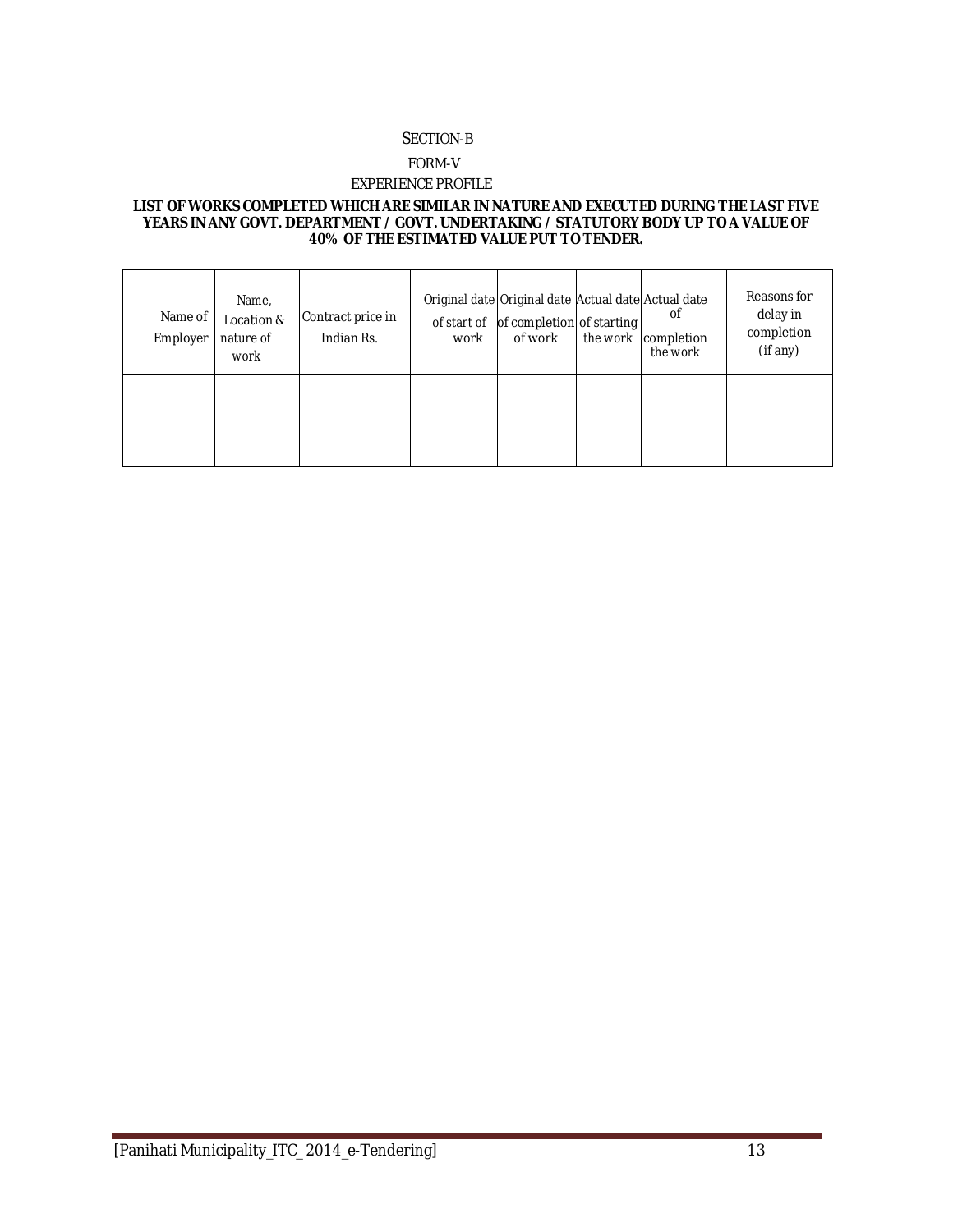Note : a) Certificate from the Employers to be attached.

b) Non-disclosure of any information in the Schedule will result in disqualification of the

firm.

- c) No tender will be deemed to the fit for consideration unless the tender documents are fully and completely filled in. All informations that may be asked from a tenderer must be unequivocally furnished. Any tender which is incomplete or does not comply with the prescribed conditions or stipulations laid down herein to rejection at the time of opening or during subsequent scrutiny. Tender received with conditional rate will be liable to rejection at the time of opening.
- d) Canvassing in connection with the tender is strictly prohibited and a tenderer who resorts to this will render his tender liable to rejection.
- e) No alteration shall be permitted to be made by the tenderer in any tender after its submission.

TENDER FOUND TO HAVE SUBMITTED UNDER FALSE NAME : When a Contractor, whose tender has been accepted under a given name is subsequently discovered to have given a false name, his contract may at the discretion of the Authority accepting the tender be annulled his Security Deposit will be forfeited.

Signature and address of the Signature of Tender of Tender of Tender of Tender of Tender of Tender of Tender of Tender of Tender of Tender of Tender of Tender of Tender of Tender of Tender of Tender of Tender of Tender of

Tenderer **Accepting Authority**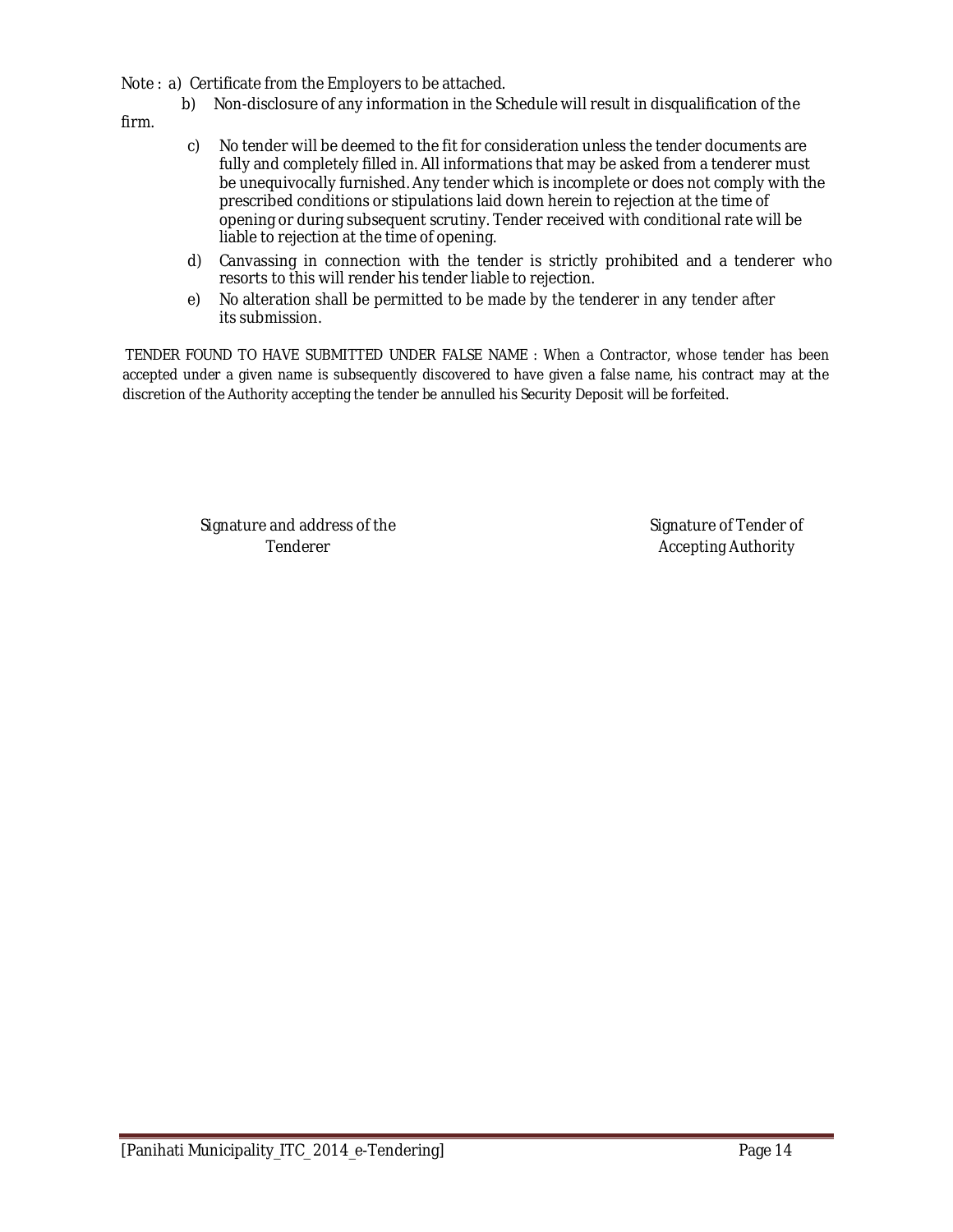### **EXTENSION OF TIME :**

For cogent reasons over which the contractor will have no control and which will retard the progress, extension of time for the period lost will be granted on receipt of application from the contractor before the expiry date of contract. No claim whatsoever for idle labour, additional establishment, cost of materials and labour and hire charges of tools & Plants etc., would be entertained under any circumstances. The contractor should consider the above factor while quoting his rate.

### **ARRANGEMENT OF DELIVERY :**

The contractor/ agency will arrange delivery of his Plants and Machineries, etc. at his own cost for the execution/ testing and inspection of the work.

**Signature and address Signature of Tender of the Tenderer Accepting Authority**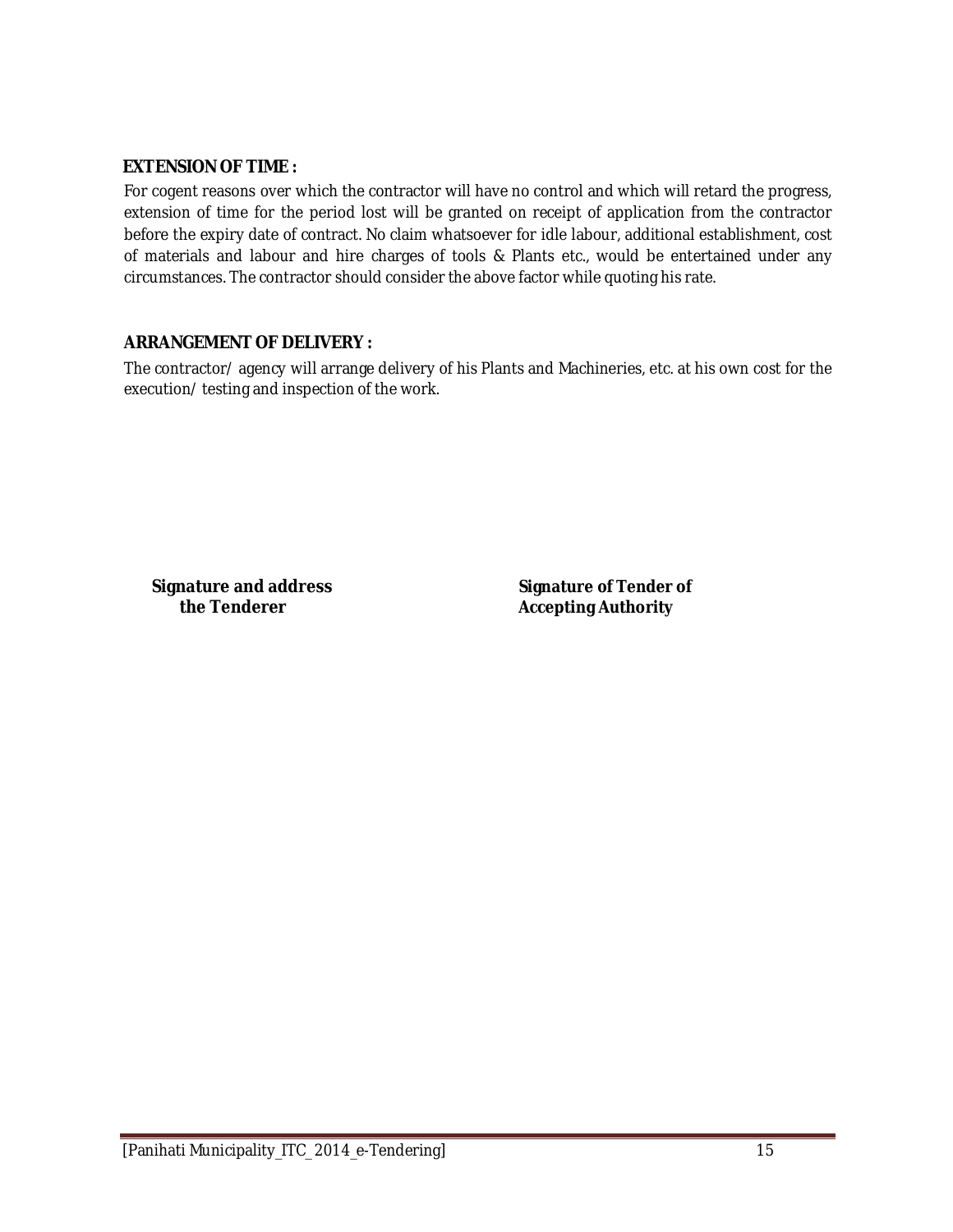As mentioned in Vol I, Sec A, Instruction to Bidders CIause-16.

Signature and address Signature of Tender of the Tenderer Accepting Authority Accepting Authority

### **DECLARATION BY THE TENDERER**

I/We have inspected/ discussed about the requirement of work and have made myself/ourselves fully acquainted with local conditions in and around the site of work. I /We have carefully gone through the Notice Inviting Tender and other tender documents mentioned therein along with the specification attached. I/We have also carefully gone through the 'Priced schedule of Probable Items and Quantities'.

My/Our tender is offered taking due consideration of all factors regarding the local site conditions stated in this Detailed Notice Inviting Tender to complete the proposed construction as per drawings referred to above in all respects.

I/We promise to abide by all the stipulations of the contract documents and carry out and complete the work to the satisfaction of the department.

I/We also agree to procure tools and plants, at my/our cost required for the work.

**Signature of Tenderer**

**Postal address of the Tenderer**

**Chairman / Executive Officer Panihati Municipality**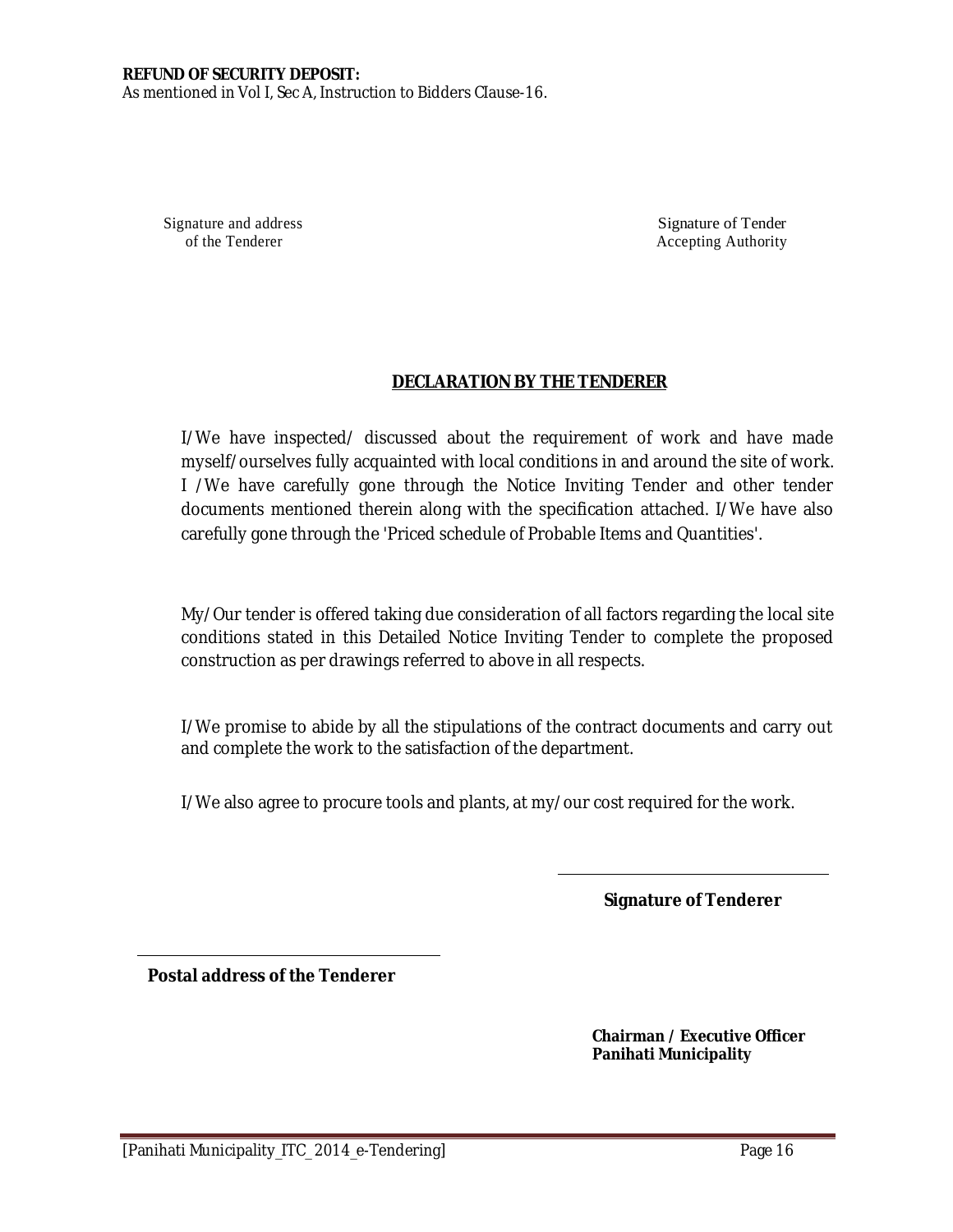### **Annexure –III : Financial Statement**

Name of the Bidder:

Summary of generation of revenue on the basis of audited financial statement of the last three financial years.

|                        | 2012-13        | 2013-14        | 2014-15        |
|------------------------|----------------|----------------|----------------|
|                        | (INR in lakhs) | (INR in lakhs) | (INR in lakhs) |
| <b>Annual Turnover</b> |                |                |                |

Average Annual Revenue is XXXXXXXX (INR in Lakh):

Name of the Firm with Seal

Date\_\_\_\_\_\_\_\_\_\_\_\_\_\_\_\_\_\_\_\_\_\_\_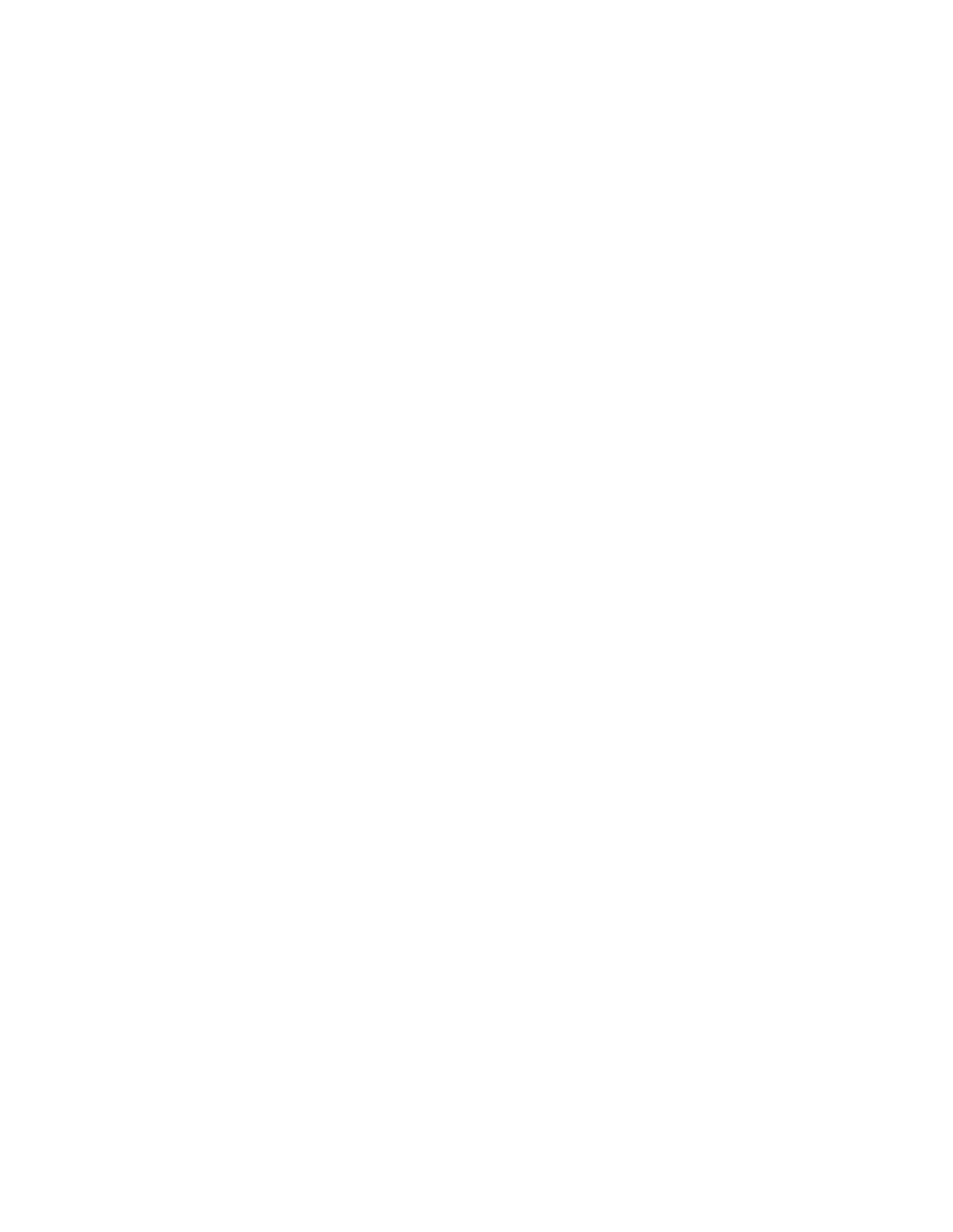### **Evaluation of Tender:**

- **Opening of Tender:-** Tenders will be opened by the Tender Inviting Authority electronically from the website using Digital Signature Certificate.
- **Statutory Cover** (sub-folder) documents will be opened first and if found in order, Non-Statutory (sub-folder) documents and Financial Bid will be opened. If there is any deficiency in the statutory documents the bid will summarily be rejected.
- Decrypted (transformed into readable formats) documents of the Non-Statutory (sub-folder) will be downloaded and handed over to the Tender Evaluation Committee. Scrutiny of Tender and recommendation thereafter will be made to the Chairman / Executive Officer, Panihati Municipality, West Bengal.
- **Uploading of summary list of successful bidder/s -** Pursuant to scrutiny and decision of the screening committee, the summary list of successful bidder/s will be uploaded in the web portals.
- $\bullet$  While evaluating, the committee may summon the bidders and seek clarification / information or additional documents or original hard copy of any of the documents already submitted and if these are not produced within the stipulated time frame, their proposals will be liable for rejection.
- Any document found to be incomplete in content or attachments or authenticity shall not be considered for the purpose of qualification.
- $\cdot \cdot$  The bidders not satisfying the requisite qualification criteria specified in the above sections are not eligible.
- **Validity of Tender**: Tender submitted shall remain valid till the time Tender authority announces list of the successful bidder/s.
- **Withdrawal of TENDER**: A Bid once submitted shall not be withdrawn within the validity period.
- **Acceptance of Bid** : **Chairman, Panihati Municipality** reserves the right to accept or reject any or all Tenders without assigning any reason thereto. **Chairman / Execitive Officer, Panihati Municipality** reserves the right to withdraw from the process or any part thereof, to accept or reject any / all offer (s) at any stage of the process and / or modify the process or any part thereof or to amend any terms without assigning any reasons. No financial obligations will accrue to **Panihati Municipality** in such an event. **Municipal Authority shall not be responsible for non-receipt of correspondence sent by post / email / courier / fax.**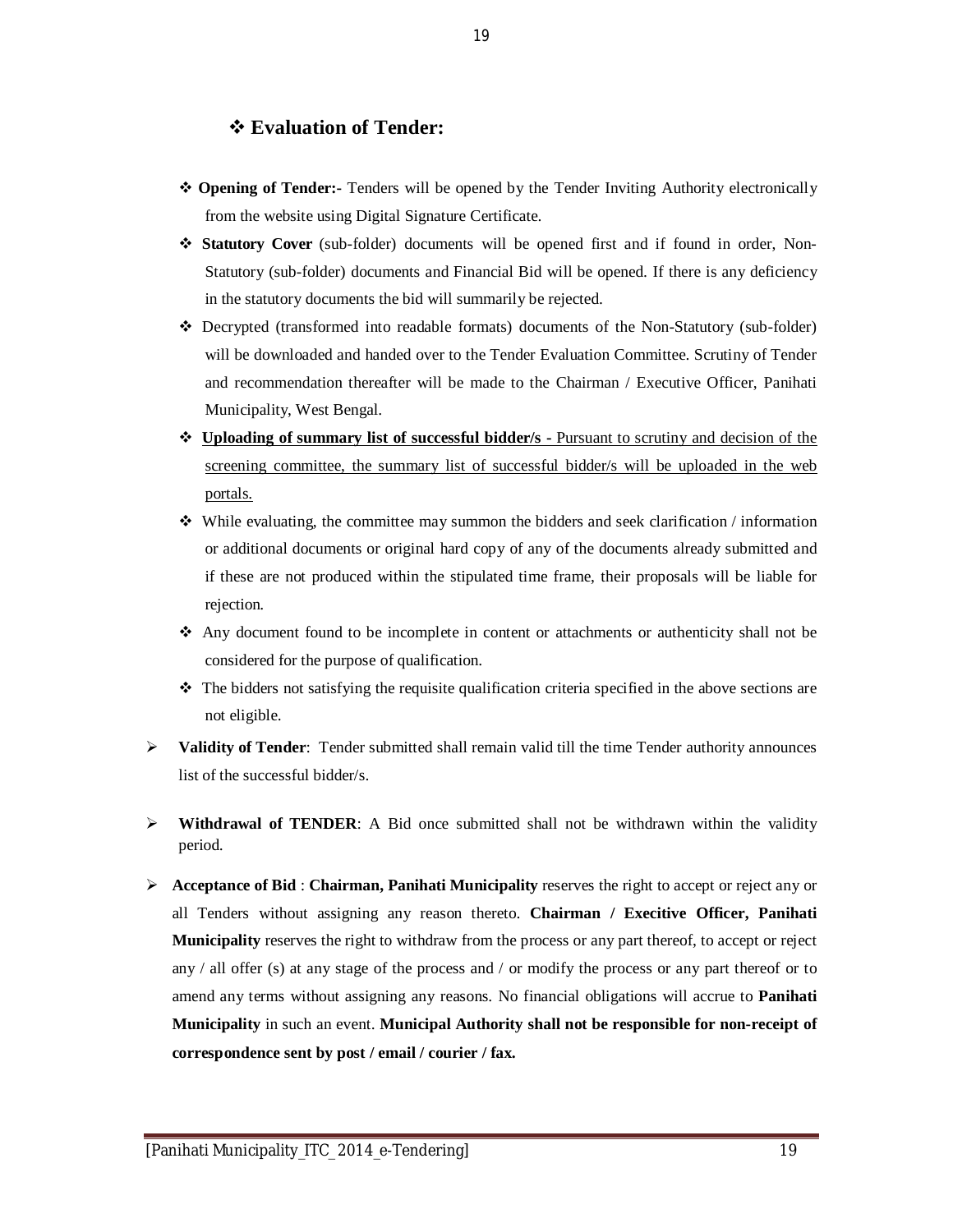**Intimation:** The successful Bidders will be notified regarding acceptance of Bid through e-mail at any time during the evaluation process. **Municipal Authority** reserves the right to call for any such information/ clarification from any or all the bidders and they will be obliged to provide the same within a reasonable timeframe.

 **Influence:** Any attempt to exercise undue influence in the matter of acceptance of Bid is strictly prohibited and the Bidder resorting to it will render his Bid liable to rejection. **CONDITIONS** 

That the work is to be carried on with due diligence & executed are to be done in the most substantial and work man like manner. The Materials used when supplied by the contractors are to be of the best quality as approved by the second part and in all cases are to be verified by the Motor Vehicle Incharge and approval of the Chairman whose decision as to the rate of progress and the quality of Work or Materials shall be final.

That the quantity of Work executed shall be measured and payments made on the completion of the work.

- $\triangleright$  That in the case of delay, bad work or materials Chairman may remove the same and have they replaced, deducting the value of work, rejected or materials removed or the cost of replacing the same as he may think. Proper from any amount due or that may become due to the Party making this Tender/ quotation without any notice to the contractor.
- $\triangleright$  That the designs, drawings and instruction in writing relating to the work signed by the Chairman and lodged in his office for inspection during office hours shall be strictly confirmed to.
- $\triangleright$  That the Chairman shall have power to make any alteration in the original design or instructions that may appear to him to be necessary during the progress of the work which shall be carried out on the same condition as agreed to in respect of the main work within such times as the Chairman by writing specifying the alteration may direct. If there should be no rate agreed on for the extra work then the work shall be done at the rates mentioned in the schedule/specification of rates mentioned by the Chairman. Such alteration shall not invalidate the contract but the time for completion of the work will be extended in the proportion that the extra work bears to the original contract work and in case of any dispute. The norms of Govt. Order shall be followed.
- $\triangleright$  If it shall appear to the Chairman that any work has been executed with unsound in perfect or unskillful work man ship or with materials of an inferior description, the contractor shall on demand in writing forthwith rectify remove or re-modify in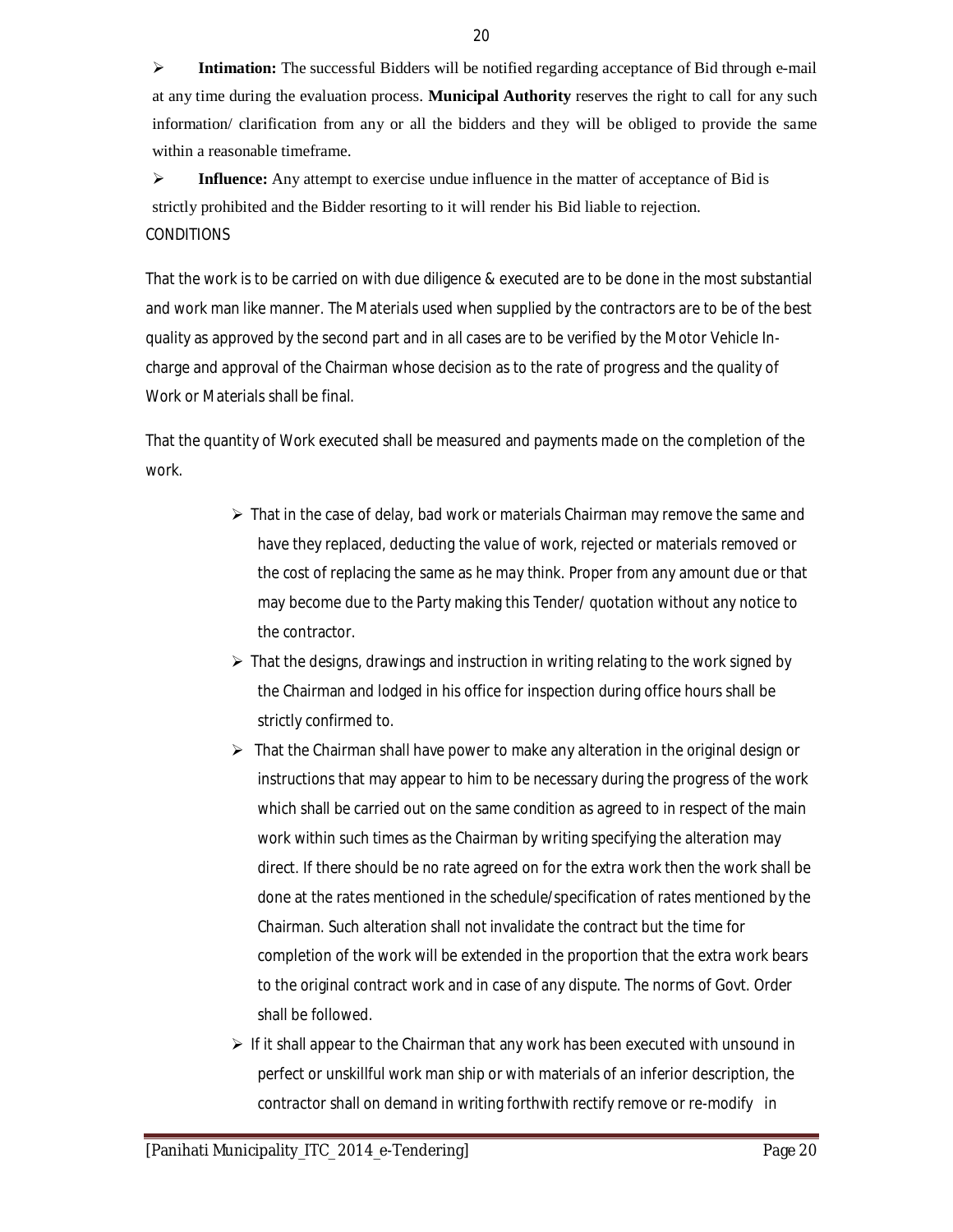whole in part as the case may require without any additional charge and in the event of his/her refusing to do say within a period specified by the Chairman or in the case of failure to remove from the side of the work within a specified period any materials or articles which are considered of unsound or inferior quality, and are not in accordance with the terms of the contractor and to provide immediately suitable materials or articles in lieu of those condemned then damages shall be paid at the rate of five percent on the amount of the estimate for every day not exceeding 10 days for a failure to comply with the written demand of the Chairman and there after the Chairman shall be competent to terminate the contract in writing and the contractor shall remain obliged to pay all excess expenditure that the Chairman will have no incur to get the work executed in terms of his approved estimate, design, drawing, specification and instruction.

- $\triangleright$  That should the Chairman consider the work, although not executed in strict accordance with the specification may be allowed to stand , he / she is empowered to pay for the same at such reduced rates as he/ she may fix, but this proceeding is quite optional on his/her part.
- $\triangleright$  If the contractor fails to start the work forthwith on receipt of the work-order latest within 7 (seven) days of receipt of the work-order, the Chairman shall be competent to terminate the agreement without any notice and by forfeiture of the earnest money of the contractor.
- $\triangleright$  If the contractor leaves the work unfinished without prior permission of the Chairman and does not start even after notice to be served on him/her once, the agreement may be cancelled by the Chairman without any notice and the balance work executed by the chairman at the cost of the contractor, and a deduction of 2% ( Two Percent) of the total value of work done shall be made from the Contractor's Bill, if the work is delayed beyond the time granted as per agreement, if permission of the chairman or extension of time is not obtained by the contractor.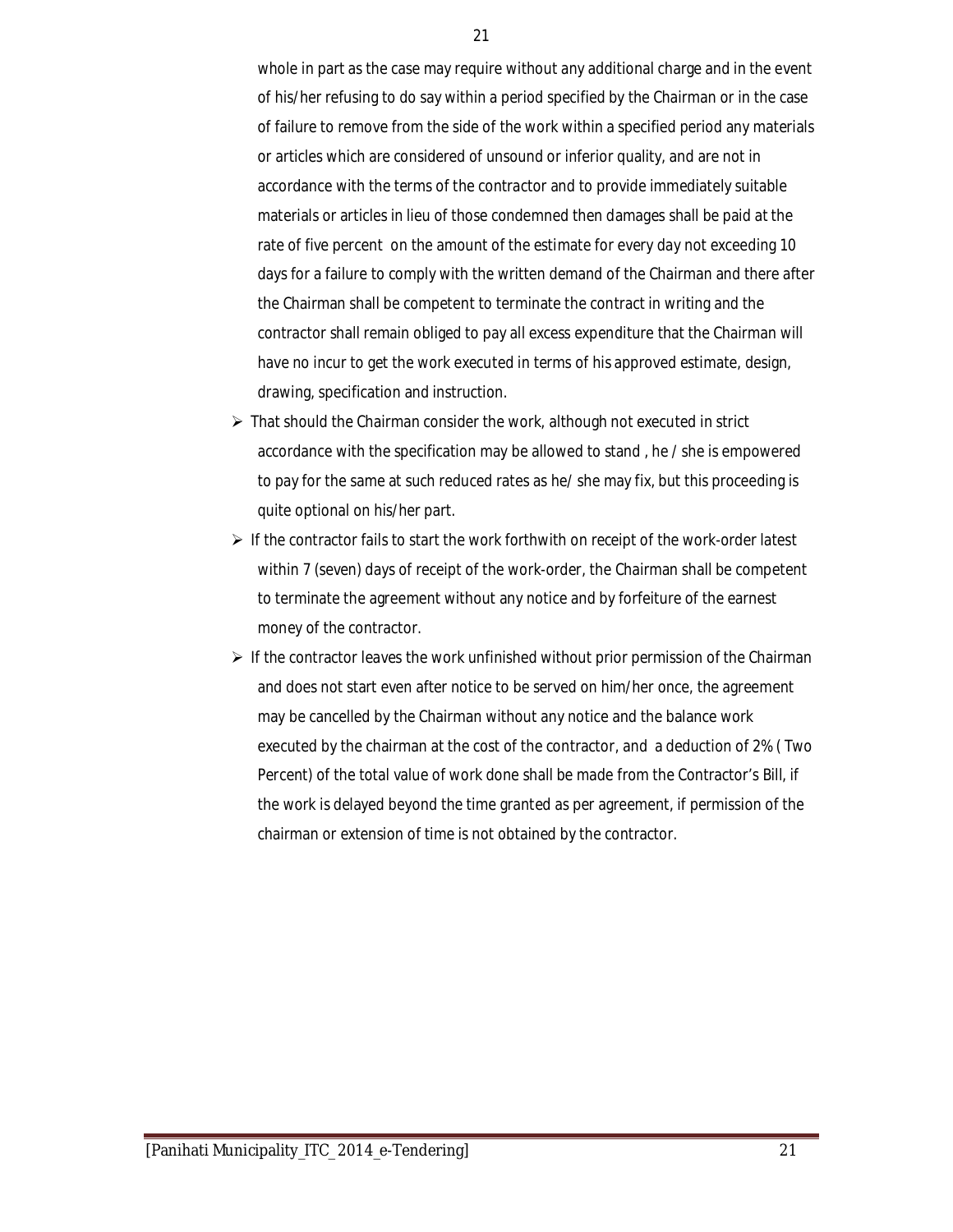### **Name and Address of the nodal officer of the work:**

**Chairman, Panihati Municipality P.O.- Panihati, P.S.- Khardah, Dist.- North 24 Parganas, Kolkata-700114**

#### **Following clauses are to be adhered to by the Bidder during the process of Bidding**

**a)** This Tender notice constitutes no form of commitment on the part of Panihati Municipality other than to provide further information on the specific tasks to be undertaken. Furthermore, this notice confers neither the right nor an expectation on any party to participate in the proposed process.

**b)** Bidders shall bear all costs associated with preparation and submission of the Tender. Panihati Municipality shall not, under any circumstances, be responsible or liable for any such costs, whether direct, incidental or consequential.

**c)** Only the courts at Kolkata (with exclusion of all other courts) shall have the jurisdiction to decide or adjudicate on any matter, which may arise out of or in connection with the bidding procedure.

**d**) Intending bidder may download the Tender document from the website http://wbtenders.gov.in directly with the help of Digital Signature Certificate and submit the same through e-Filling (Details of which has been narrated in Section 2 under "Guideline for preparation and submission of Tender"). Digitally signed Tender is to be submitted through website http://wbtenders.gov.in as per Tender Schedule.

**e)** Prospective bidders are advised to note carefully the minimum qualification criteria as mentioned in **'Section-2'** before bidding.

**f)** Before empanelment, the bid inviting authority may verify the credential and other documents with the original, if found necessary. After verification, if it is found that documents submitted by the bidder are false, in that case, the empanelment of the bidder will be cancelled.

**g)** Where an individual person holds a digital certificate in his own name duly issued to him against the company or the firm of which he happens to be a director or partner, such individual person shall, while uploading any tender for and on behalf of such company or firm, invariably upload a copy of registered power of attorney showing clear authorization in his favour, by the rest of the directors of such company or the partners of such firm, to upload such tender. The power of attorney shall have to be registered in accordance with the provisions of the Registration Act, 1908.

**h)** Bidder would be at liberty to point out any ambiguities, contradictions, omissions etc. seeking clarifications thereof or interpretation of any of the conditions for submission of TENDER. Before the TENDER Inviting Authority in writing 48 hours prior to Pre Bid Meeting, beyond such period no representation in that behalf will be entertained by the TENDER Inviting Authority. TENDER Inviting Authority reserves the right to have pre Bid conference with the intending Bidders if deemed necessary. No further clarifications will be entertained from the bidders after the completion of pre-bid meeting.

22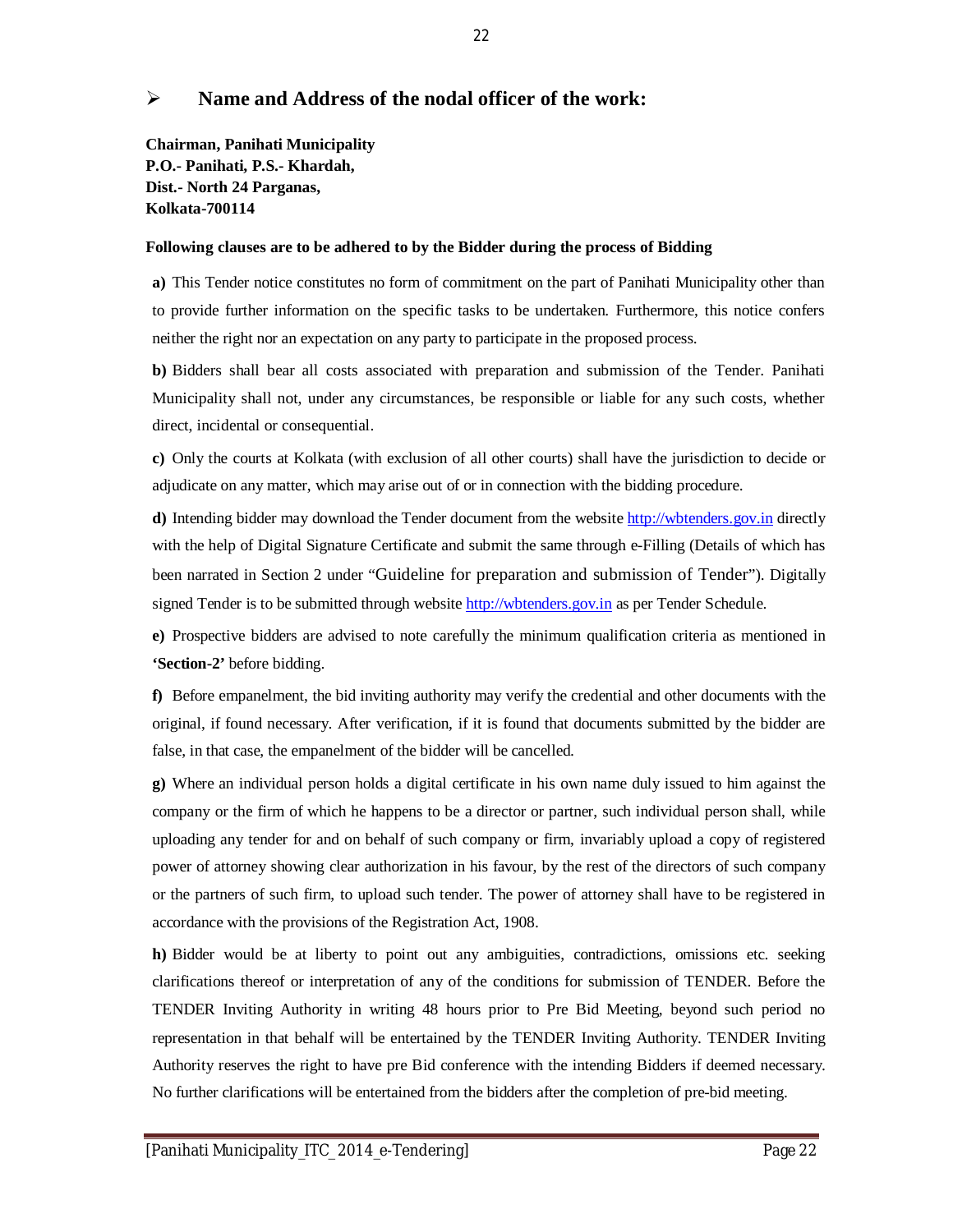### **Section 4: Selection Criteria**

**4.1** The selection for the empanelment would be done by a TENDER sub-committee formed by Board of Councillors of Panihati Municipality based on a preset evaluation criteria.

**Note:** The authority reserves all rights to reject the shortlisted bidders at any stage without assigning any reason thereof. .

**4.2** Municipal Authority will notify successful Bidder through comparative analysis by a high power TENDER committee formed by Panihati Municipality.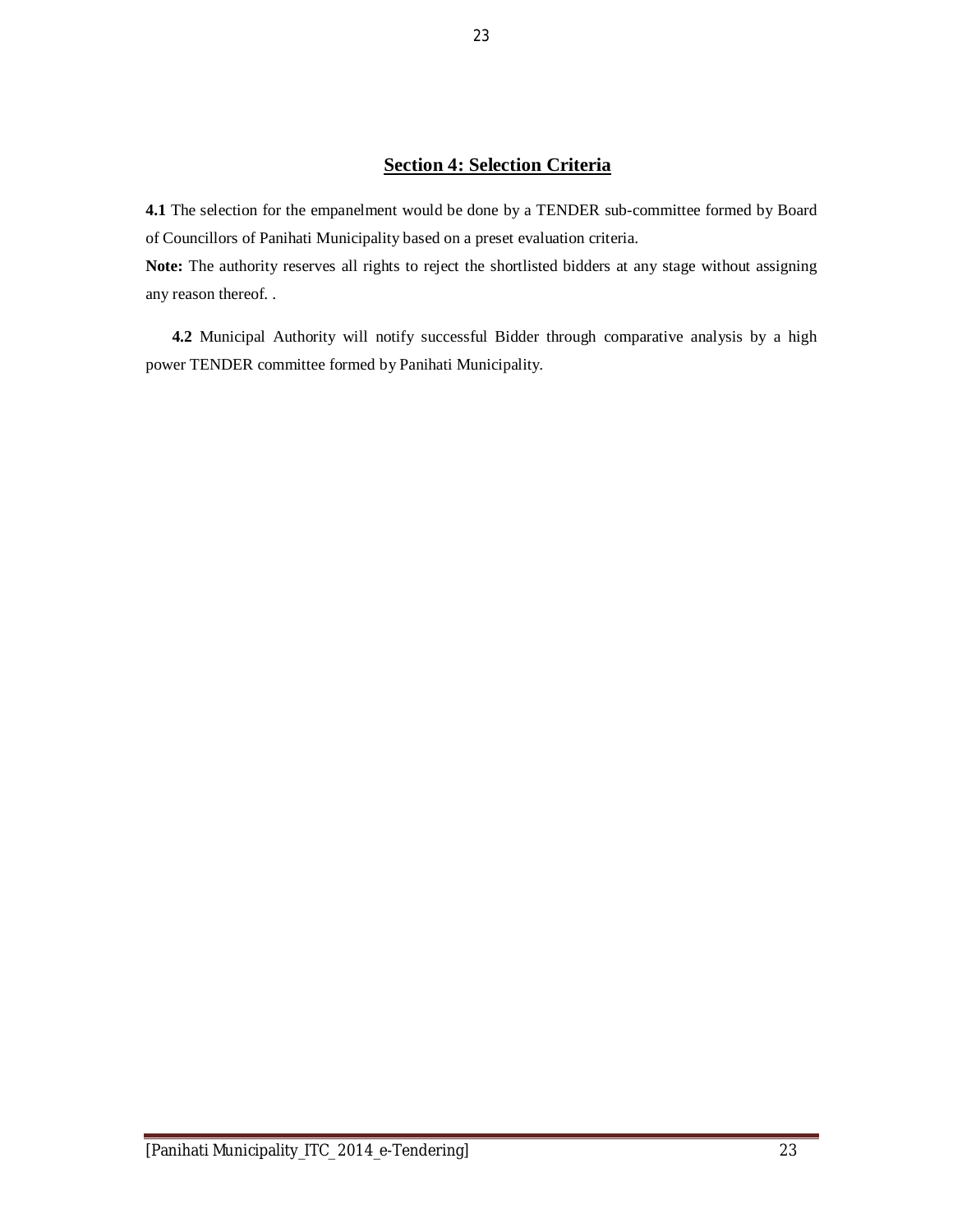#### 24

#### **Annexure - IV: Declaration of Authorised Signatory**

*(To be forwarded on the letterhead of the interested entity submitting the Tender)*

Reference No. Date

**To, The Chairman / Executive Officer, Panihati Municipality P.O.- Panihati, P.S.- Khardah Dist.- North 24 Parganas, Kolkata-114 West Bengal, India.**

**Sub: Notice inviting for Purchasing i) Hydraulic Operated Access Platform( Arial Type)-**

**11 Mtr. Working Height**

Sir,

This is with reference to the advertisement dated 18.08.14 for empanelment of **i) Hydraulic** 

#### **Operated Access Platform( Arial Type)-11 Mtr. Working Height**

We have read and understood the contents of the TENDER and pursuant to this hereby confirm that:

We satisfy the eligibility criteria laid down in the TENDER.

We have agreed that \_\_\_\_\_\_\_\_\_\_\_\_\_ (insert individual's name) will act as our representative and has been duly authorized\* to submit the Tender.

Yours faithfully,

Authorised Signatory

For and on behalf of (Name of the company)

**\* Please attach a true copy of the Letter of Authorization / Board resolution certified by the authorized Signatory for the individual bidding company**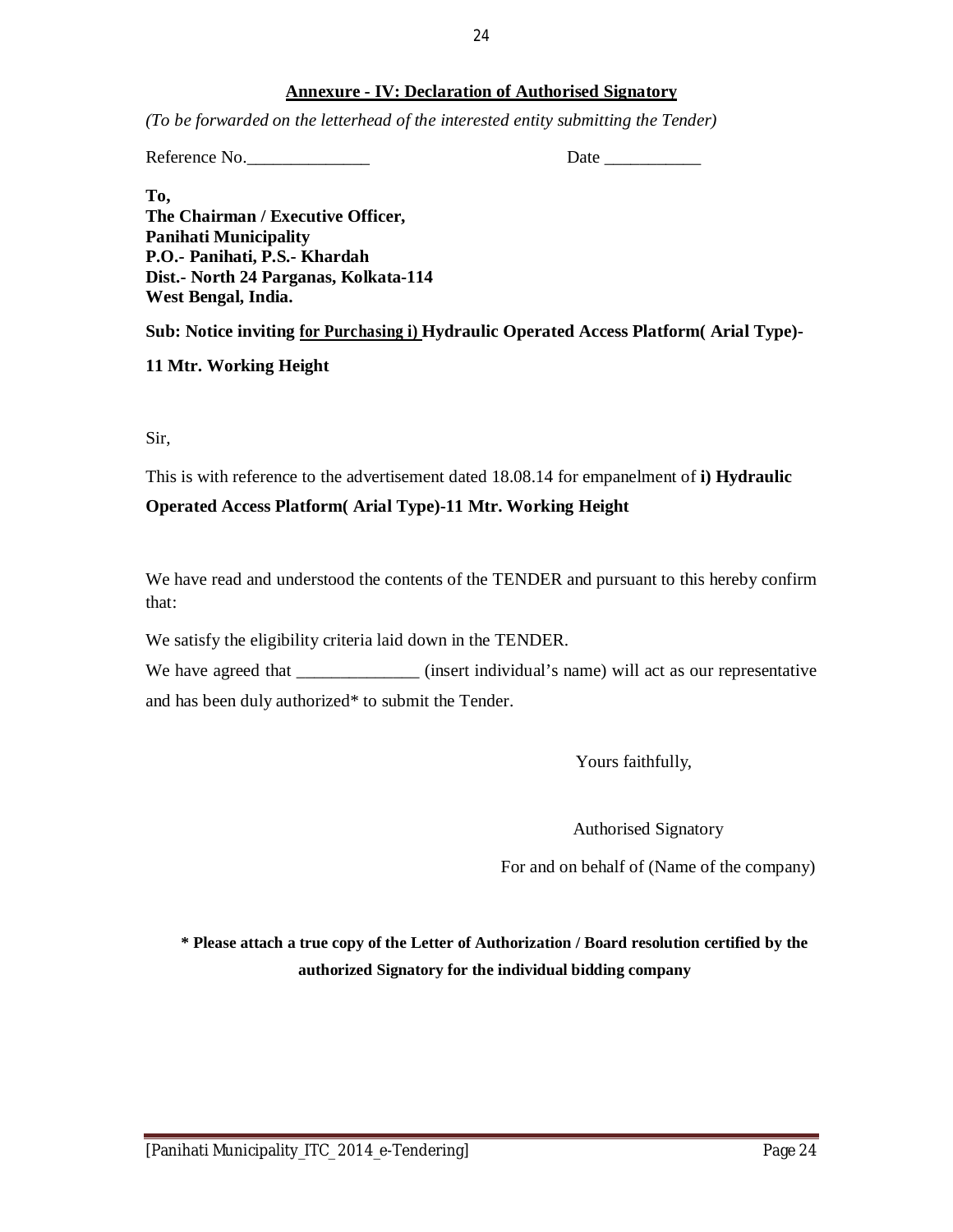### **Annexure - V. Details about the Bidder**

| Name of Bidder:                                                                   |  |
|-----------------------------------------------------------------------------------|--|
|                                                                                   |  |
| Telephone No:                                                                     |  |
|                                                                                   |  |
|                                                                                   |  |
|                                                                                   |  |
|                                                                                   |  |
| Telephone No:                                                                     |  |
|                                                                                   |  |
|                                                                                   |  |
|                                                                                   |  |
| Telephone No:                                                                     |  |
|                                                                                   |  |
|                                                                                   |  |
| Name of the Contact Person for this assignment: _________________________________ |  |
|                                                                                   |  |
|                                                                                   |  |
|                                                                                   |  |
| Cell phone No:                                                                    |  |
|                                                                                   |  |
| Fax No:                                                                           |  |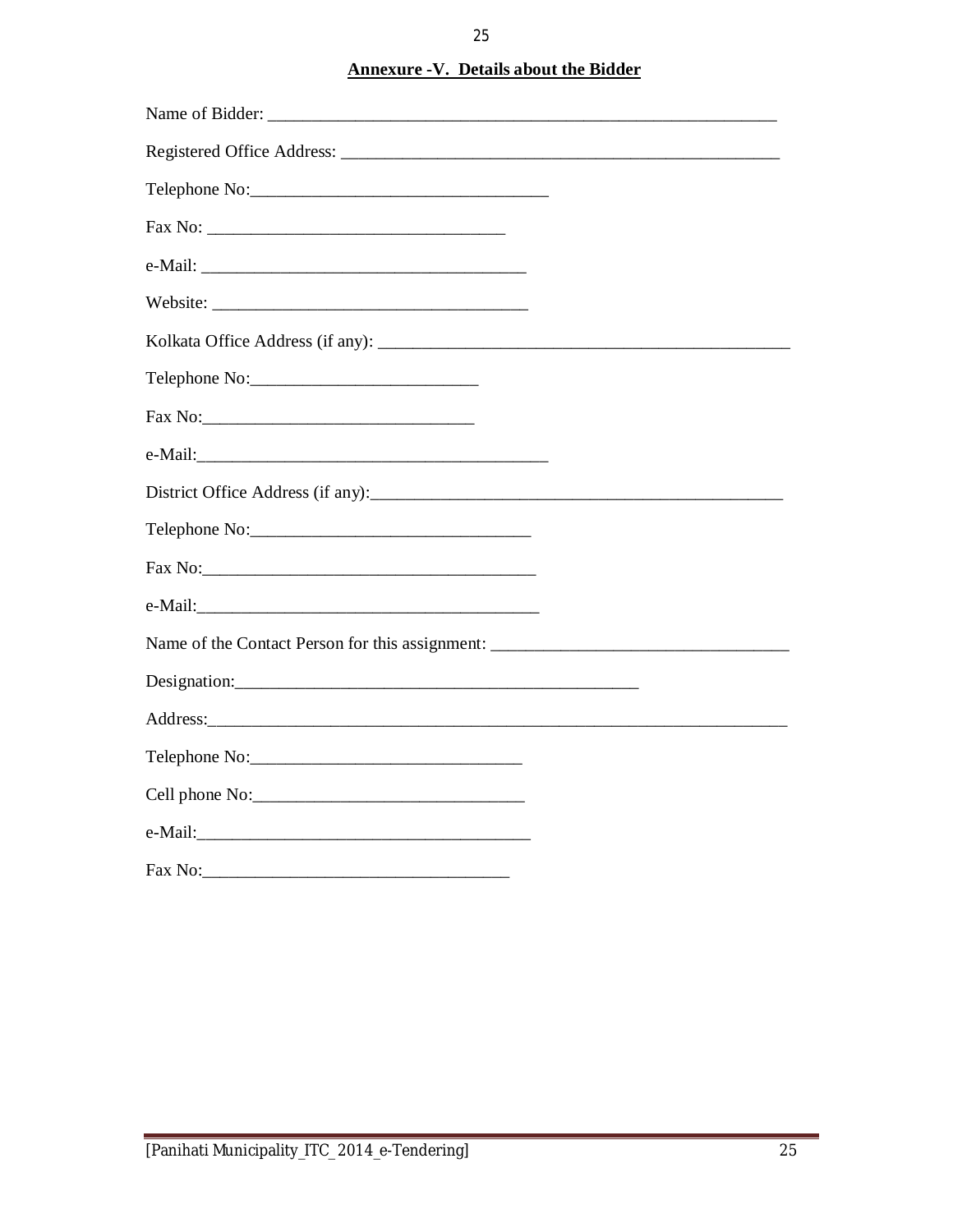### **Signature of bidder including title & capacity in which application is made.**

| Sl.<br>No.     | Name of the<br>similar job<br>/assignment | Name of the clients (mention<br>clearly whether it is a Govt./semi-<br>govt./other reputed organisation) | <b>Work Place</b><br>(Urban / Rural) | <b>Total Value</b><br>of the Project<br>in INR |
|----------------|-------------------------------------------|----------------------------------------------------------------------------------------------------------|--------------------------------------|------------------------------------------------|
|                |                                           |                                                                                                          |                                      |                                                |
| 2              |                                           |                                                                                                          |                                      |                                                |
| 3              |                                           |                                                                                                          |                                      |                                                |
| $\overline{4}$ |                                           |                                                                                                          |                                      |                                                |
| 5              |                                           |                                                                                                          |                                      |                                                |

### **Annexure -VI. Work Experience in the last 5 Years**